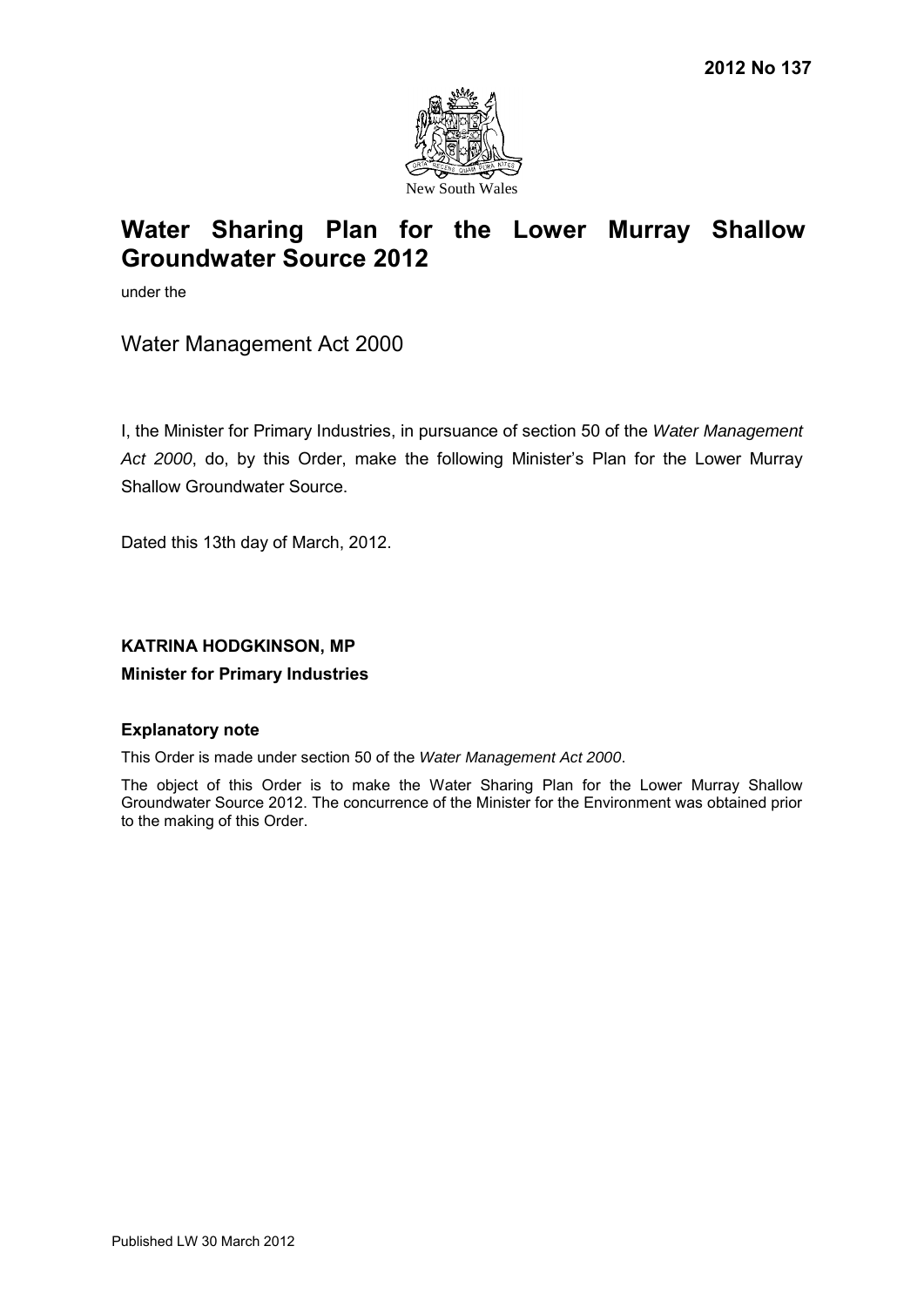# **Contents**

| Part 1  |                   |                                                                 |  |
|---------|-------------------|-----------------------------------------------------------------|--|
| Part 2  |                   |                                                                 |  |
| Part 3  |                   |                                                                 |  |
| Part 4  |                   |                                                                 |  |
| Part 5  |                   |                                                                 |  |
|         | <b>Division 1</b> |                                                                 |  |
|         | <b>Division 2</b> |                                                                 |  |
|         | <b>Division 3</b> | Requirements for water for extraction under access licences  10 |  |
| Part 6  |                   |                                                                 |  |
|         | <b>Division 1</b> |                                                                 |  |
|         | <b>Division 2</b> |                                                                 |  |
| Part 7  |                   |                                                                 |  |
| Part 8  |                   |                                                                 |  |
| Part 9  |                   |                                                                 |  |
| Part 10 |                   |                                                                 |  |
| Part 11 |                   |                                                                 |  |
|         | <b>Division 1</b> |                                                                 |  |
|         | <b>Division 2</b> |                                                                 |  |
|         | <b>Division 3</b> |                                                                 |  |
| Part 12 |                   |                                                                 |  |
|         | <b>Schedule 1</b> |                                                                 |  |
|         | <b>Schedule 2</b> |                                                                 |  |
|         | Schedule 3        |                                                                 |  |
|         | <b>Appendix 1</b> |                                                                 |  |
|         | <b>Appendix 2</b> |                                                                 |  |
|         | <b>Appendix 3</b> |                                                                 |  |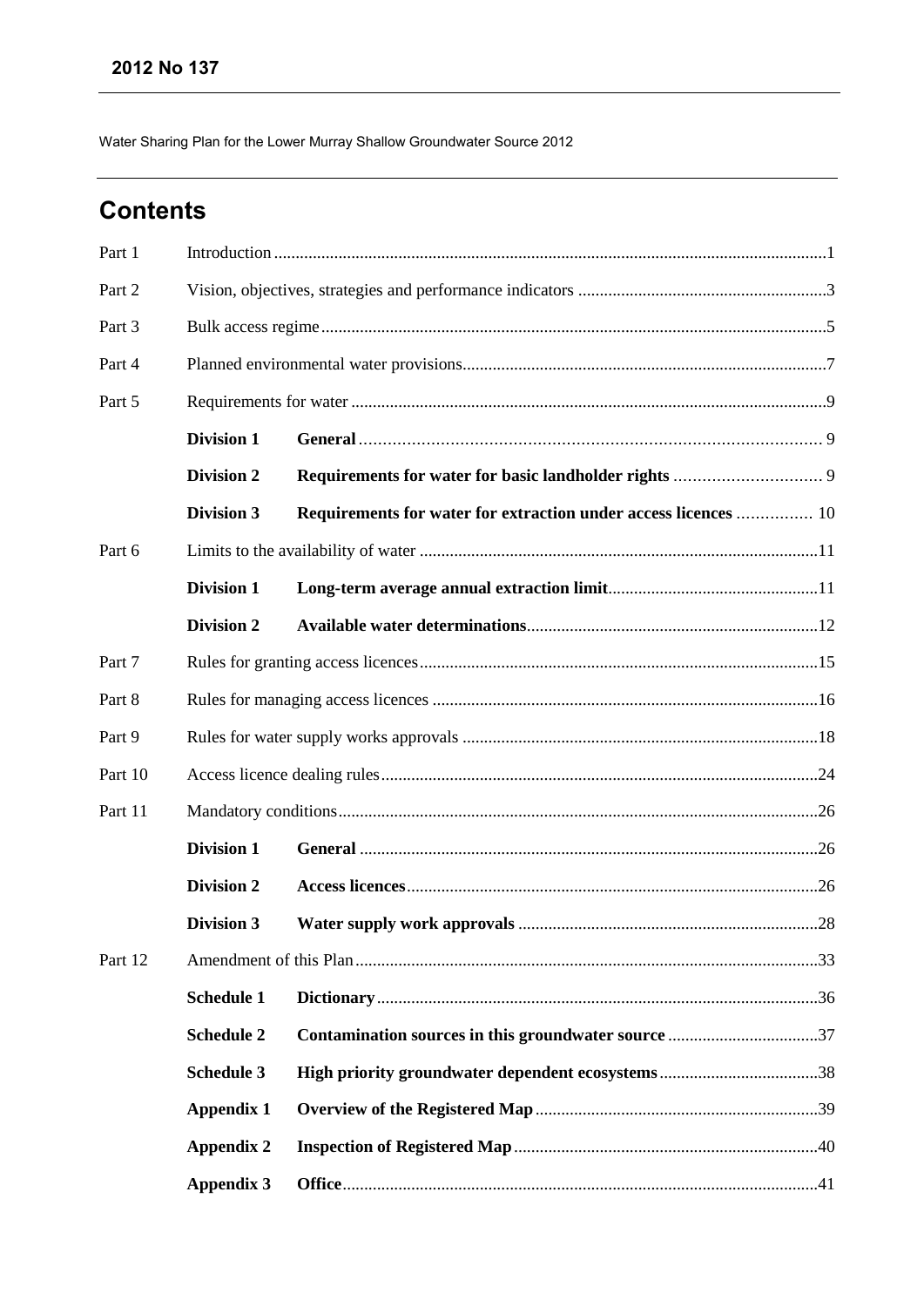# **Water Sharing Plan for the Lower Murray Shallow Groundwater Source 2012**

## <span id="page-2-0"></span>**Part 1 Introduction**

**Note.** Part 12 allows for amendments to be made to this Part.

### **1 Name of this Plan**

This Plan is the *Water Sharing Plan for the Lower Murray Shallow Groundwater Source 2012* (hereafter *this Plan).*

## **2 Nature and status of this Plan**

- (1) This Plan is made under section 50 of the *Water Management Act 2000* (hereafter *the Act*).
- (2) This Plan is a plan for water sharing, and generally deals with the matters set out in sections 20 and 21 of the Act, as well as other sections of the Act.

**Note.** Where a provision of this Plan is made under another section of the Act, the section is referred to in notes of this Plan.

### **3 Commencement of this Plan**

This Plan commences on 1 April 2012.

#### **Notes.**

- 1 In accordance with section 43 of the Act, this Plan will have effect for 10 years from 1 July 2012.
- 2 The Minister may extend this Plan for a further period of 10 years after it is due to expire, in accordance with section 43 of the Act.

#### **4 Application of this Plan**

(1) This Plan applies to the Lower Murray Shallow Groundwater Source (hereafter *this groundwater source)* within the Murray Water Management Area.

**Note.** The Murray Water Management Area was constituted by Ministerial order made under section 11 of the *Water Management Act 2000* published in the NSW Government Gazette No 180 on 23 November 2001 at page 9389.

(2) This groundwater source is shown on the registered map called the Lower Murray Shallow

Groundwater Source held by the NSW Office of Water (hereafter the *Registered Map*)*.*

**Note.** An overview of the Registered Map is shown in Appendix 1. Copies of the Registered Map may be inspected at the offices listed in Appendix 2.

(3) This groundwater source includes all water contained within all alluvial sediments below the surface of the ground shown on the Registered Map, to a depth of 12 metres.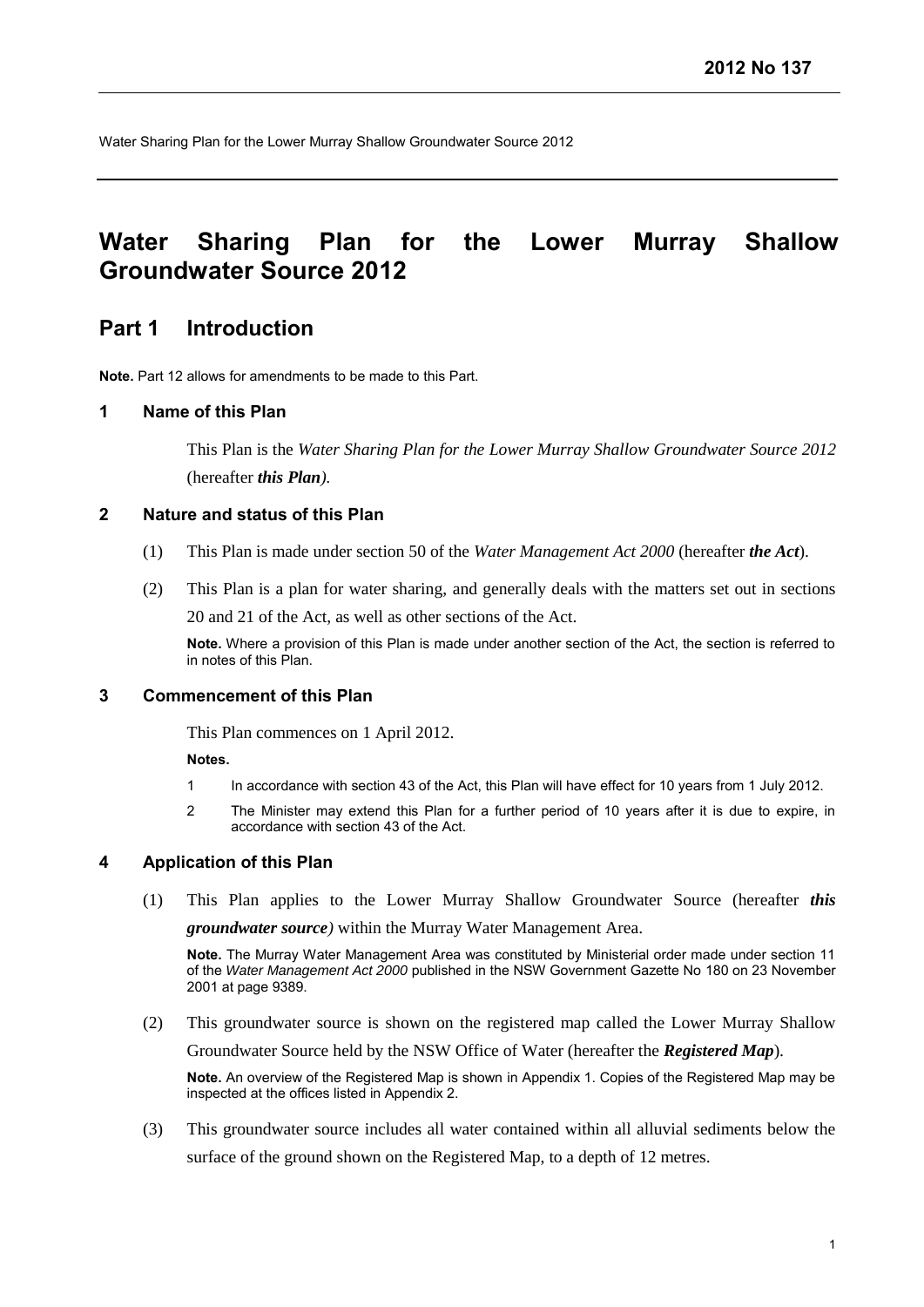(4) This groundwater source does not include water contained in the Lower Murray Groundwater Source as defined in the *Water Sharing Plan for the Lower Murray Groundwater Source 2006*.

**Note.** The Lower Murray Groundwater Source includes all water contained in any sediment at a depth greater than 12 metres.

## **5 Management zones**

- (1) For the purposes of this Plan, this groundwater source is divided into the following management zones:
	- (a) Lower Murray Shallow (Eastern) Management Zone, and
	- (b) Lower Murray Shallow (Western) Management Zone.
- (2) The management zones in subclause (1) are shown on the Registered Map.

## **6 Understanding the rules in this Plan**

This Plan contains various rules. Where appropriate, rules specified in this Plan are given effect to by mandatory conditions for access licences and approvals contained in Part 11 of this Plan.

**Note.** The rules in this Plan include environmental water rules, access licence dealing rules, rules for granting and managing access licences, rules for water supply work approvals, rules for the making of available water determinations and water allocation account rules.

## **7 Interpretation**

- (1) Words and expressions that are defined in the Dictionary in Schedule 1 of this Plan have the meaning set out in that Schedule.
- (2) Unless otherwise defined in this Plan, words and expressions that are defined in the Act or in the regulations to the Act (hereafter *the Regulations*) have the same meaning in this Plan.
- (3) Unless otherwise specified in this Plan, a clause that applies to a category of access licence also applies to any subcategories of that category of access licence.
- (4) Schedules to this Plan form part of this Plan.
- (5) Notes in the text of this Plan do not form part of this Plan.
- (6) Appendices to this Plan do not form part of this Plan.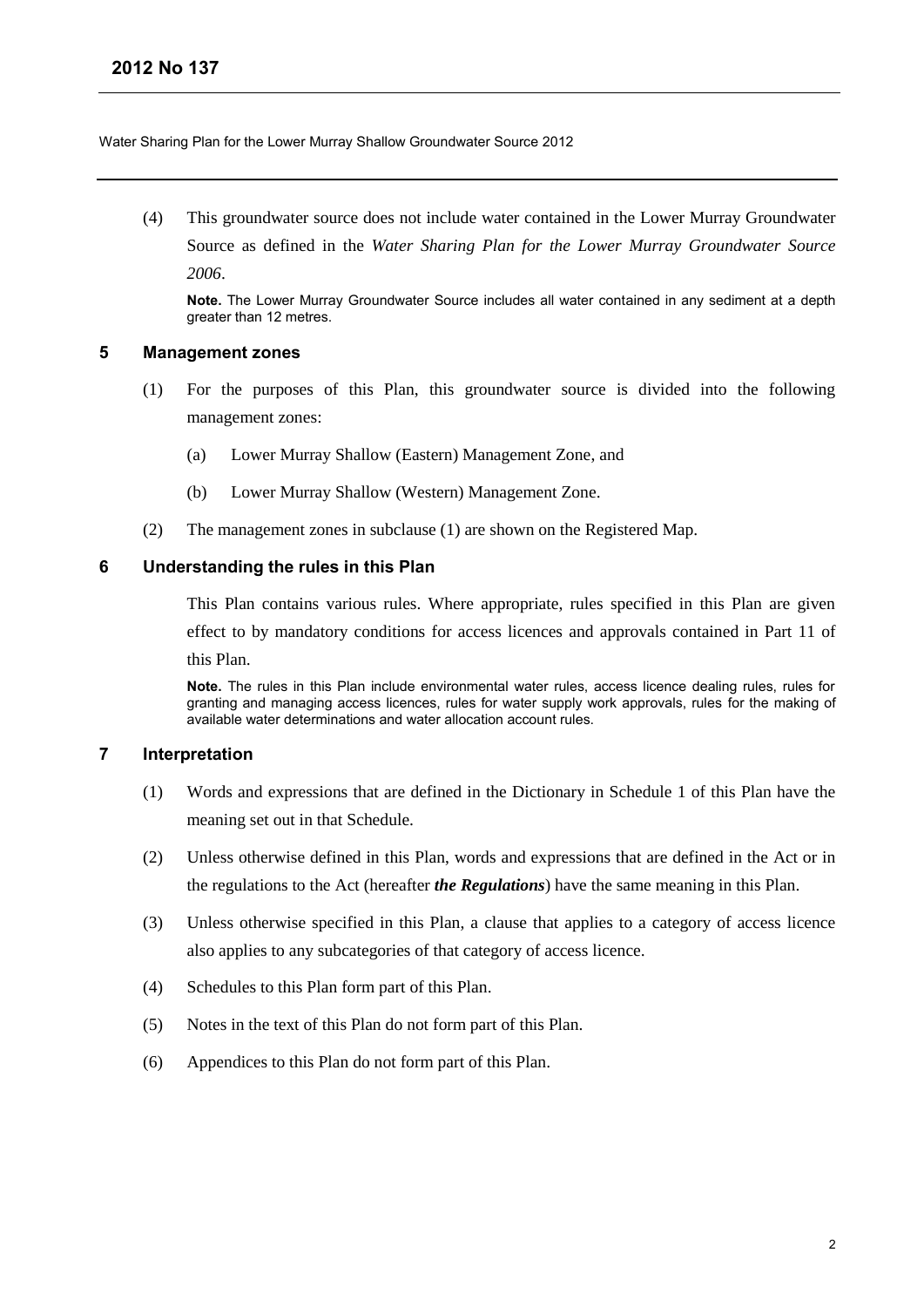## <span id="page-4-0"></span>**Part 2 Vision, objectives, strategies and performance indicators**

**Note.** This Part is made in accordance with section 35 (1) of the Act.

### **8 Vision statement**

The vision for this Plan is to provide for healthy and enhanced groundwater sources and water dependent ecosystems and for equitable water sharing among users in this groundwater source.

#### **9 Objectives**

The objectives of this Plan are to:

- (a) protect, preserve, maintain and enhance the high priority groundwater dependent ecosystems and important river flow dependent ecosystems of this groundwater source,
- (b) protect, preserve, maintain and enhance the Aboriginal, cultural and heritage values of this groundwater source,
- (c) protect basic landholder rights,
- (d) manage this groundwater source to ensure equitable sharing between users,
- (e) provide opportunities for enhanced market based trading of access licences and water allocations within environmental and system constraints,
- (f) provide water allocation account management rules which allow sufficient flexibility in water use,
- (g) contribute to the maintenance of water quality,
- (h) provide recognition of the connectivity between surface water and groundwater,
- (i) adaptively manage this groundwater source,
- (j) contribute to the environmental and other public benefit outcomes identified under the Water Access Entitlements and Planning Framework in the *Intergovernmental Agreement on a National Water Initiative (2004)* (hereafter *the NWI*).

**Note.** Under the NWI, water that is provided by NSW to meet agreed environmental and other public benefit outcomes as defined within relevant water plans is to:

- (i) be given statutory recognition and have at the same degree of security as water access entitlements for consumptive use and be fully accounted for,
- (ii) be defined as the water management arrangements required to meet the outcomes sought, including water provided on a rules basis or held as a water access entitlement, and
- (iii) if held as a water access entitlement, may be made available to be traded (where physically possible) on the temporary market, when not required to meet the environmental and other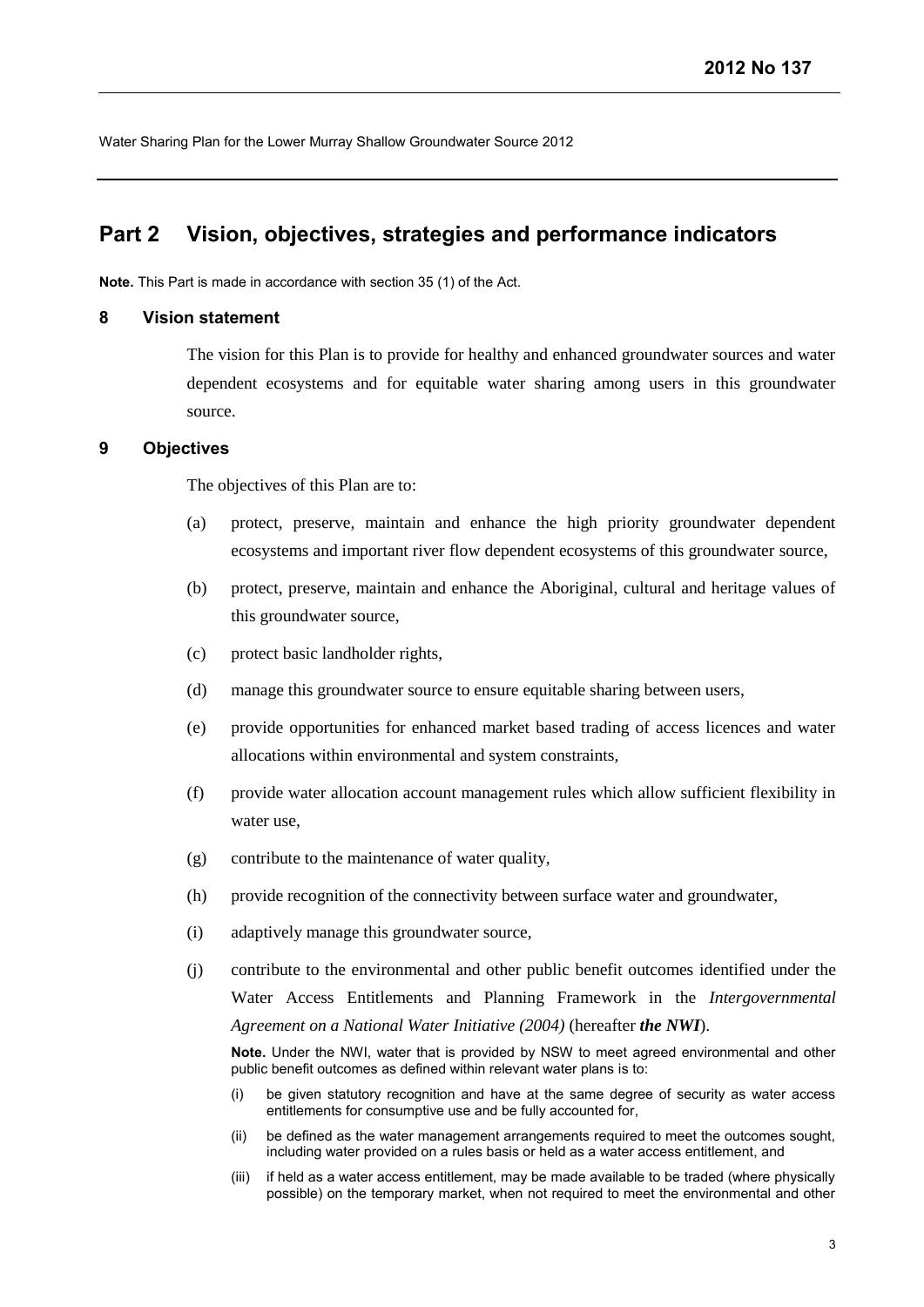public benefit outcomes sought and provided such trading is not in conflict with these outcomes.

## **10 Strategies**

The strategies of this Plan are to:

- (a) establish environmental water rules,
- (b) identify water requirements for basic landholder rights,
- (c) identify water requirements for access licences,
- (d) establish rules for the granting of access licences and approvals,
- (e) establish rules that place limits on the availability of water for extraction,
- (f) establish rules for making available water determinations,
- (g) establish rules for the operation of water accounts,
- (h) establish rules which specify the circumstances under which water may be extracted,
- (i) establish access licence dealing rules,
- (j) establish performance indicators, and
- (k) identify triggers for and limits to changes to the rules in this Plan.

## **11 Performance indicators**

The following indicators are to be used to measure the success of the strategies to reach the objectives of this Plan:

- (a) change in the ecological value of key groundwater sources and their dependent ecosystems,
- (b) the extent to which basic landholder rights requirements have been met, including native title requirements,
- (c) change in local water utility access,
- (d) the extent to which local water utility requirements have been met,
- (e) change in the economic benefits derived from groundwater extraction and use, and
- (f) extent of recognition of spiritual, social and customary values of water to Aboriginal people.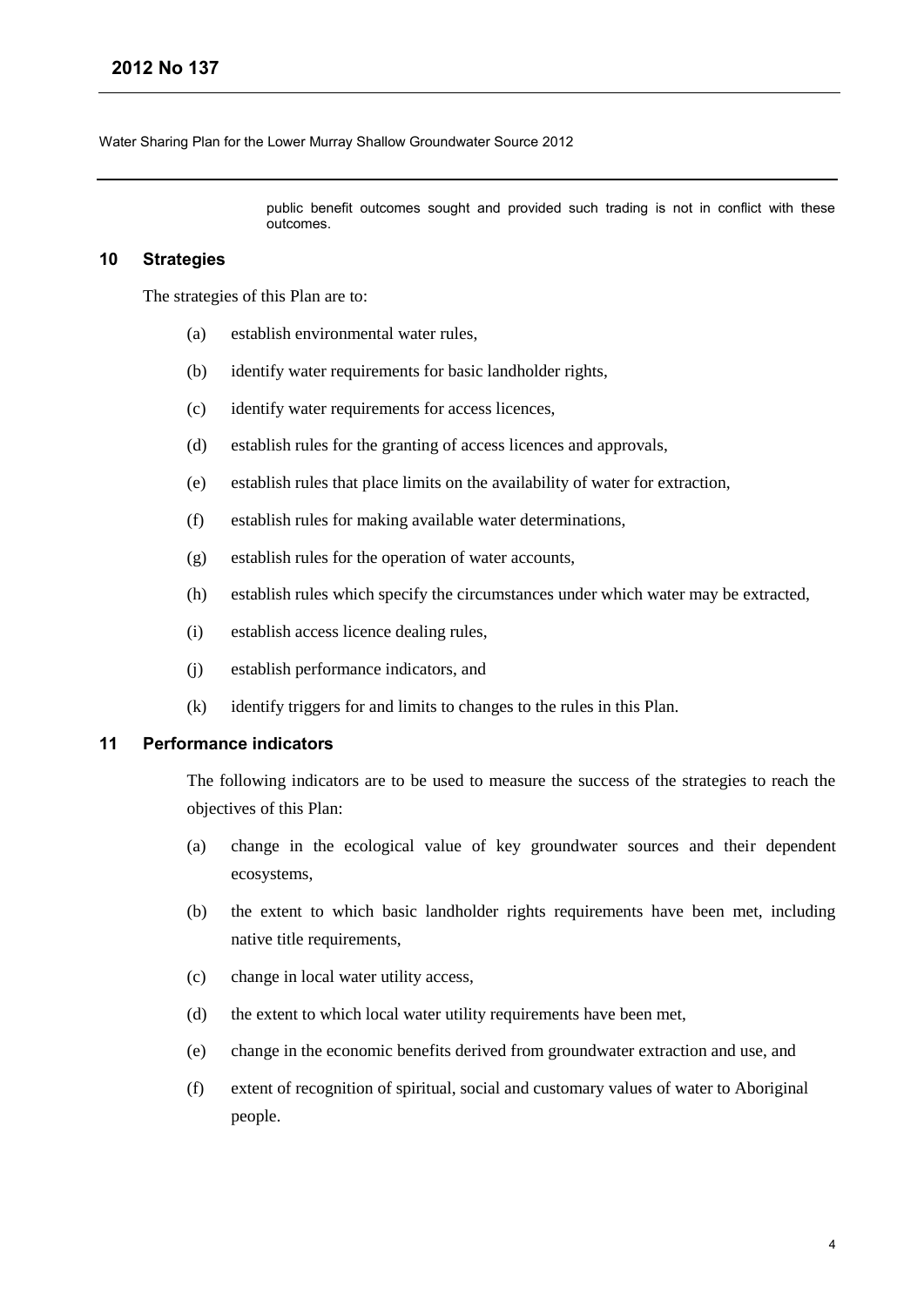## <span id="page-6-0"></span>**Part 3 Bulk access regime**

#### **12 Bulk access regime**

- (1) This Plan establishes a bulk access regime for the extraction of water under access licences in this groundwater source, having regard to:
	- (a) the environmental water rules established in Part 4 of this Plan,
	- (b) the requirements for water for basic landholder rights identified in Division 2 of Part 5 of this Plan,
	- (c) the requirements for water for extraction under access licences identified in Division 3 of Part 5 of this Plan, and
	- (d) the access licence dealing rules established in Part 10 of this Plan.
- (2) The bulk access regime established in this Plan for this groundwater source:
	- (a) recognises and is consistent with the limits to the availability of water set in relation to this groundwater source contained in Division 1 of Part 6 of this Plan,
	- (b) establishes rules according to which access licences are to be granted and managed contained in Parts 7 and 8 of this Plan and available water determinations to be made contained in Division 2 of Part 6 of this Plan,
	- (c) recognises the effect of climatic variability on the availability of water as described in clause 13,
	- (d) establishes rules with respect to the priorities according to which water allocations are to be adjusted as a consequence of any reductions in the availability of water due to an increase in average annual extraction above the long-term average annual extraction limit, contained in Division 1 of Part 6 of this Plan,
	- (e) contains provisions with respect to the conditions that must be imposed as mandatory conditions on access licences, contained in Division 2 of Part 11 of this Plan, and
	- (f) recognises and is consistent with the water management principles contained in section 5 of the Act.

## **13 Climatic variability**

This Plan recognises the effects of climatic variability on groundwater levels in this groundwater source by having provisions that manage the sharing of water in this groundwater source within the limits of water availability on a long-term average annual basis and the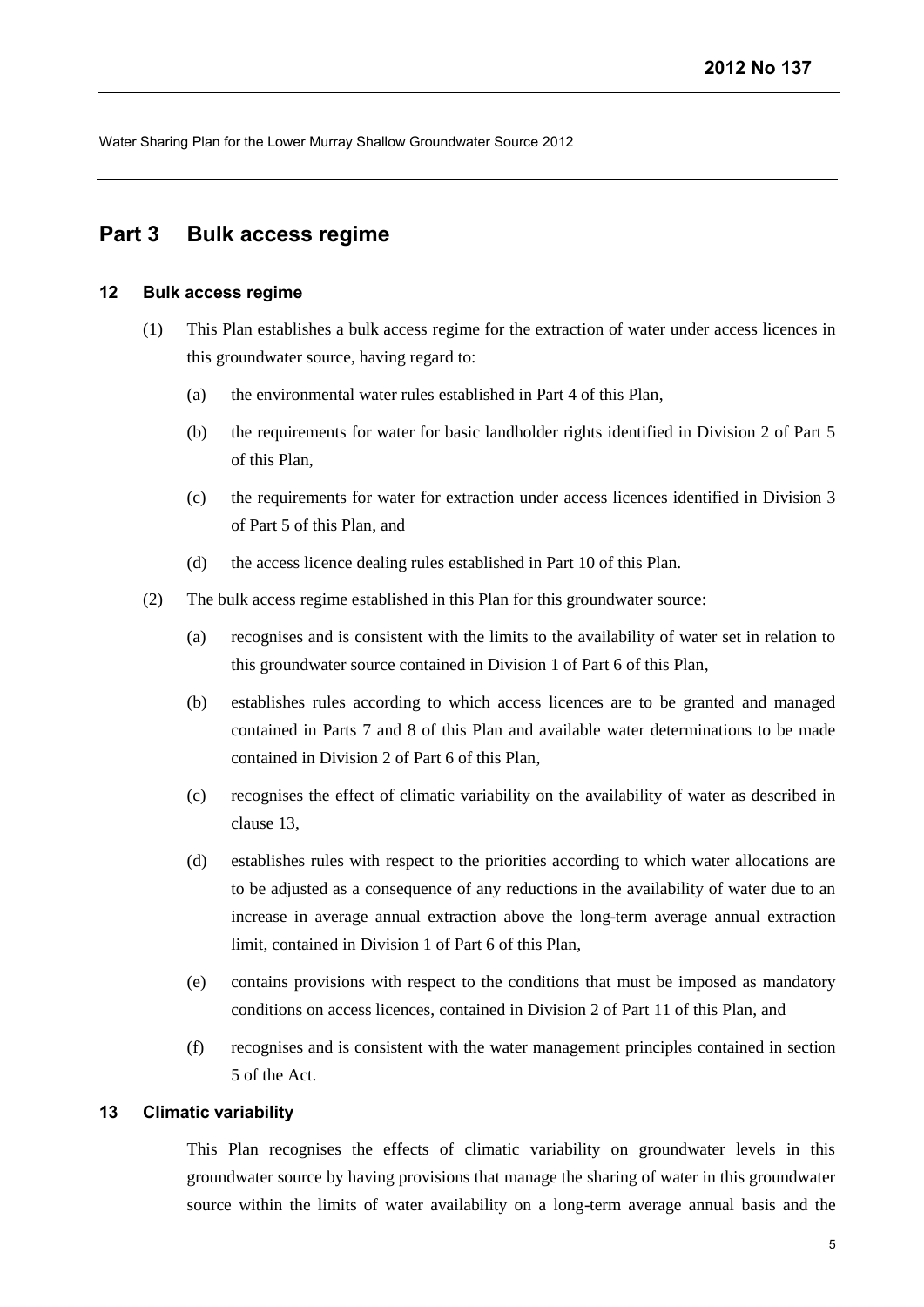priorities according to which water allocations are to be adjusted as a consequence of any reductions in the availability of water due to an increase in average annual extraction against the long-term average annual extraction limit, contained in Division 1 of Part 6.

**Note.** Other statutory tools are available to manage climatic variability within a groundwater source, for example, temporary water restrictions under section 324 of the Act.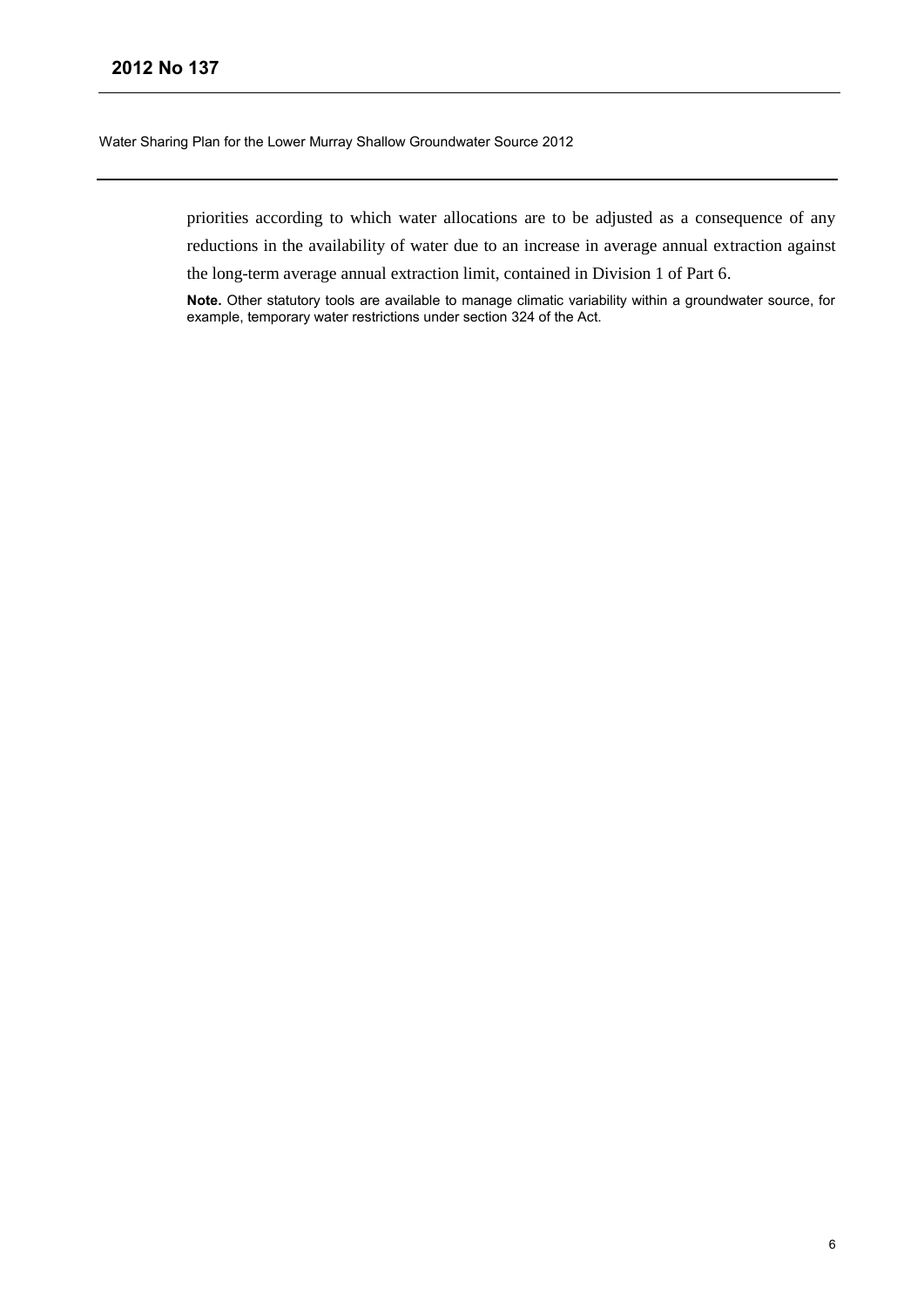## <span id="page-8-0"></span>**Part 4 Planned environmental water provisions**

## **Notes.**

- 1 This Part is made in accordance with sections 8, 8A and 20 of the Act.
- 2 Part 12 allows for amendments to be made to this Part.

## **14 General**

This Part contains environmental water rules for the commitment, identification, establishment

and maintenance of planned environmental water in this groundwater source.

**Note.** In accordance with the Act, planned environmental water is water that is committed by management plans for fundamental ecosystem health or other specified environmental purposes, either generally or at a specified times or in specified circumstances, and that cannot to the extent committed be taken or used for any other purpose.

## **15 Commitment and identification of planned environmental water**

- (1) Planned environmental water is committed and identified in this groundwater source as set in this clause.
- (2) Water is committed and identified as planned environmental water in this groundwater source in the following ways:
	- (a) by reference to the commitment of the physical presence of water in this groundwater source,
	- (b) by reference to the long-term average annual commitment of water as planned environmental water, and
	- (c) by reference to the water that is not committed after the commitments to basic landholder rights and for sharing and extraction under any other rights have been met.

## **16 Establishment and maintenance of planned environmental water**

- (1) Planned environmental water is established and maintained in this groundwater source as set out in this clause.
- (2) Planned environmental water in this groundwater source is established as follows:
	- (a) the physical presence of water that is equal to 33% of the long-term average annual rainfall recharge at the commencement of this Plan and 100% of the long-term groundwater storage in this groundwater source,

**Notes.**

1 At the commencement of this Plan, the long-term average annual rainfall recharge for this groundwater source is estimated to be 121,300 ML/year.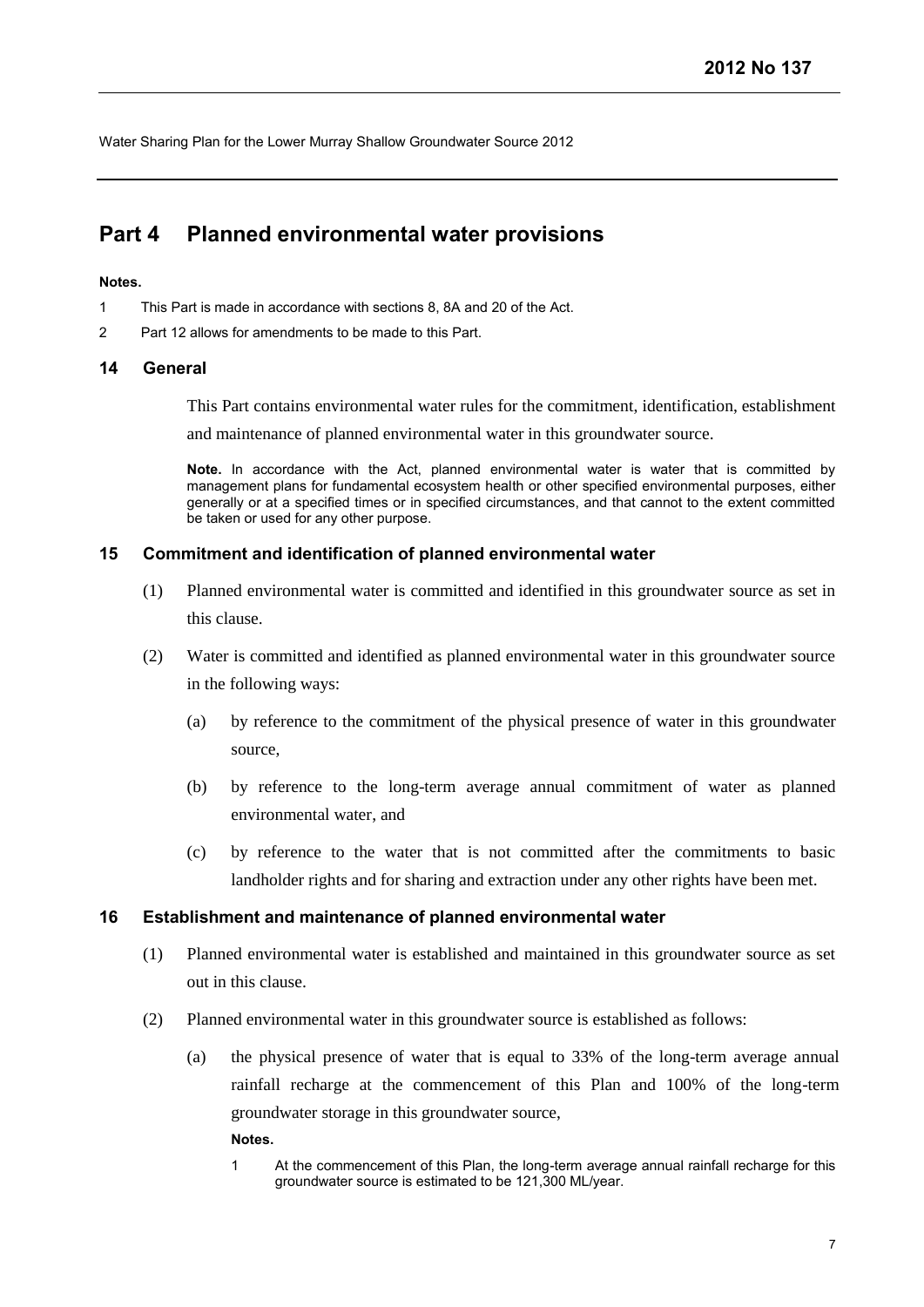- 2 Groundwater sources generally store large volumes of water, often accumulated over thousands or even tens of thousands of years. The amount of annual recharge is often very small compared to this stored volume. This Plan does not allow access to the storage component of the groundwater resources over the long-term. This means that over the long-term, the groundwater resources will not be depleted as a result of extraction.
- 3 The recharge estimates for this groundwater source are based on rainfall infiltration.
- 4 The portion of recharge reserved for the environment is not the same for every groundwater source, having regard to the different levels of socio-economic reliance and environmental values for each groundwater source.
- (b) the long-term average annual commitment of water as planned environmental water in this groundwater source that is equal to 33% of the long-term average annual rainfall recharge at the commencement of this Plan and 100% of the long-term groundwater storage, and
- (c) the water remaining after water has been taken pursuant to basic landholder rights and access licences in this groundwater source, in accordance with the rules specified in Part 6 and Part 8 of this Plan.
- (3) The planned environmental water established under subclause (2) (a) is maintained in this groundwater source by the rules specified in Part 6 and Part 8 of this Plan.
- (4) The planned environmental water established under subclause (2) (b) is maintained in this groundwater source by the rules specified in Part 6 of this Plan.
- (5) The planned environmental water established under subclause (2) (c) is maintained in this groundwater source by the rules specified in Part 6 and Part 8 of this Plan.

**Note.** The rules in Part 6 ensure that there will be water remaining in this groundwater source over the longterm by maintaining compliance with the long-term average annual extraction limit. The rules in Part 6 provide for a reduction in available water determinations when the long-term average annual extraction limit has been assessed to have been exceeded.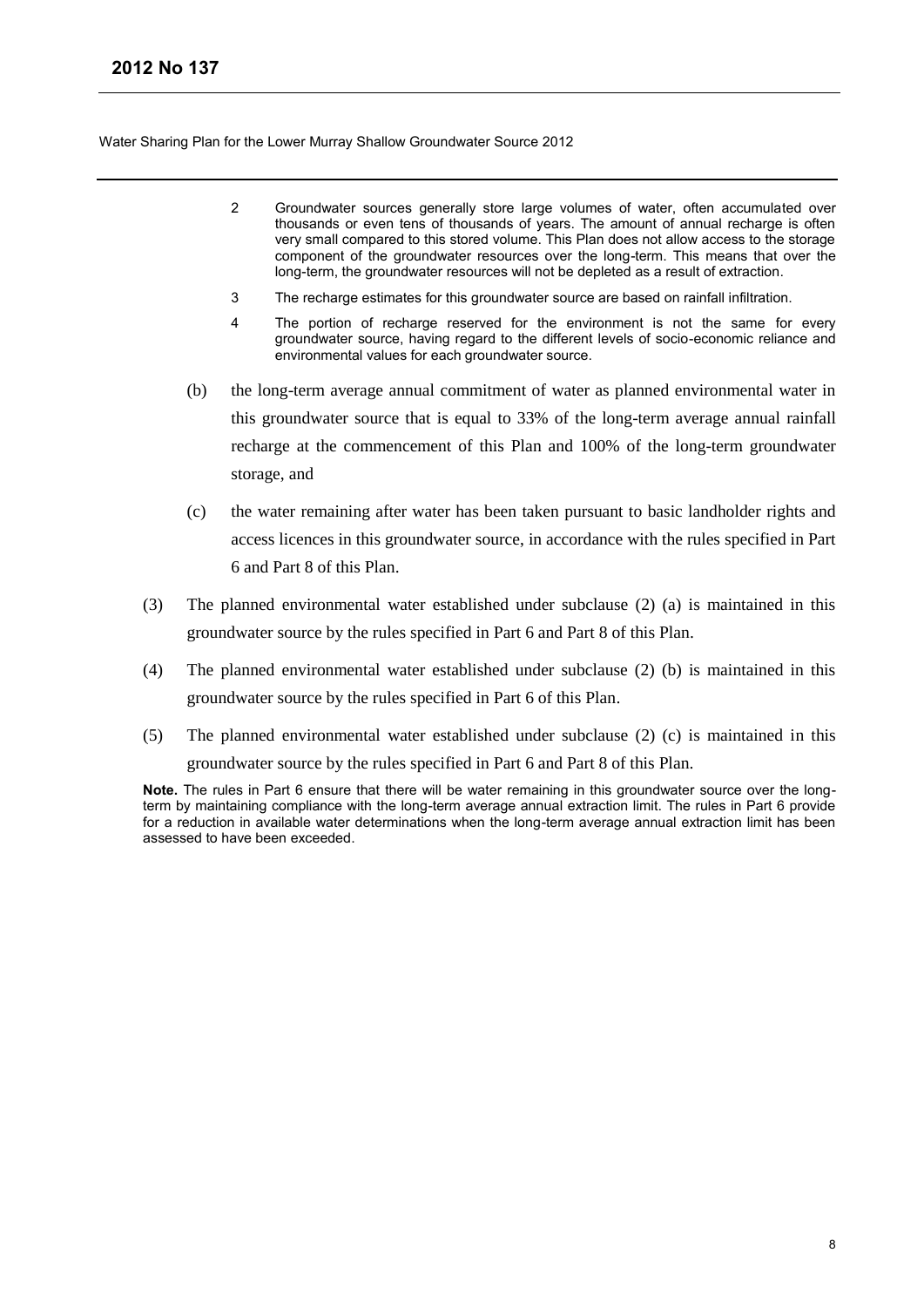## <span id="page-10-0"></span>**Part 5 Requirements for water**

## <span id="page-10-1"></span>**Division 1 General**

### **17 Application**

- (1) This Part identifies the requirements for water from this groundwater source for basic landholder rights (Division 2) and for extraction under access licences (Division 3).
- (2) The amounts of water specified in this Part represent the estimated water requirements of persons entitled to basic landholder rights in this groundwater source and the total volumes or unit shares specified in the share components of all access licences in this groundwater source. The actual volumes of water available for extraction in this groundwater source at any time will depend on factors such as climatic variability, access licence priority and the rules in this Plan.
- (3) This Plan recognises that basic landholder rights in this groundwater source and the total share components of all access licences authorised to extract water from this groundwater source may change during the term of this Plan. This Plan manages such changes by having provisions that manage the sharing of water within the limits of water availability, as provided for in Division 1 of Part 6 of this Plan.

**Note.** The total share components of access licences in this groundwater source may change during the term of the Plan as a result of:

- (a) the granting, surrender or cancellation of access licences in this groundwater source,
- (b) the variation of local water utility licences under section 66 of the Act, or
- (c) changes due to the conversion of *Water Act 1912* entitlements that are currently non-volumetric.

## <span id="page-10-2"></span>**Division 2 Requirements for water for basic landholder rights**

## **18 Domestic and stock rights**

At the commencement of this Plan the water requirements of persons entitled to domestic and stock rights in this groundwater source are estimated to total 988 megalitres per year (hereafter *ML/year*), distributed as follows:

- (a) 509 ML/year in the Lower Murray Shallow (Eastern) Management Zone, and
- (b) 479 ML/year in the Lower Murray Shallow (Western) Management Zone.

#### **Notes.**

1 Domestic and stock rights are set out in Division 1 of Part 1 of Chapter 3 of the Act and must be exercised in accordance with any mandatory guidelines established under the Act with respect to the taking and use of water for domestic consumption or stock watering.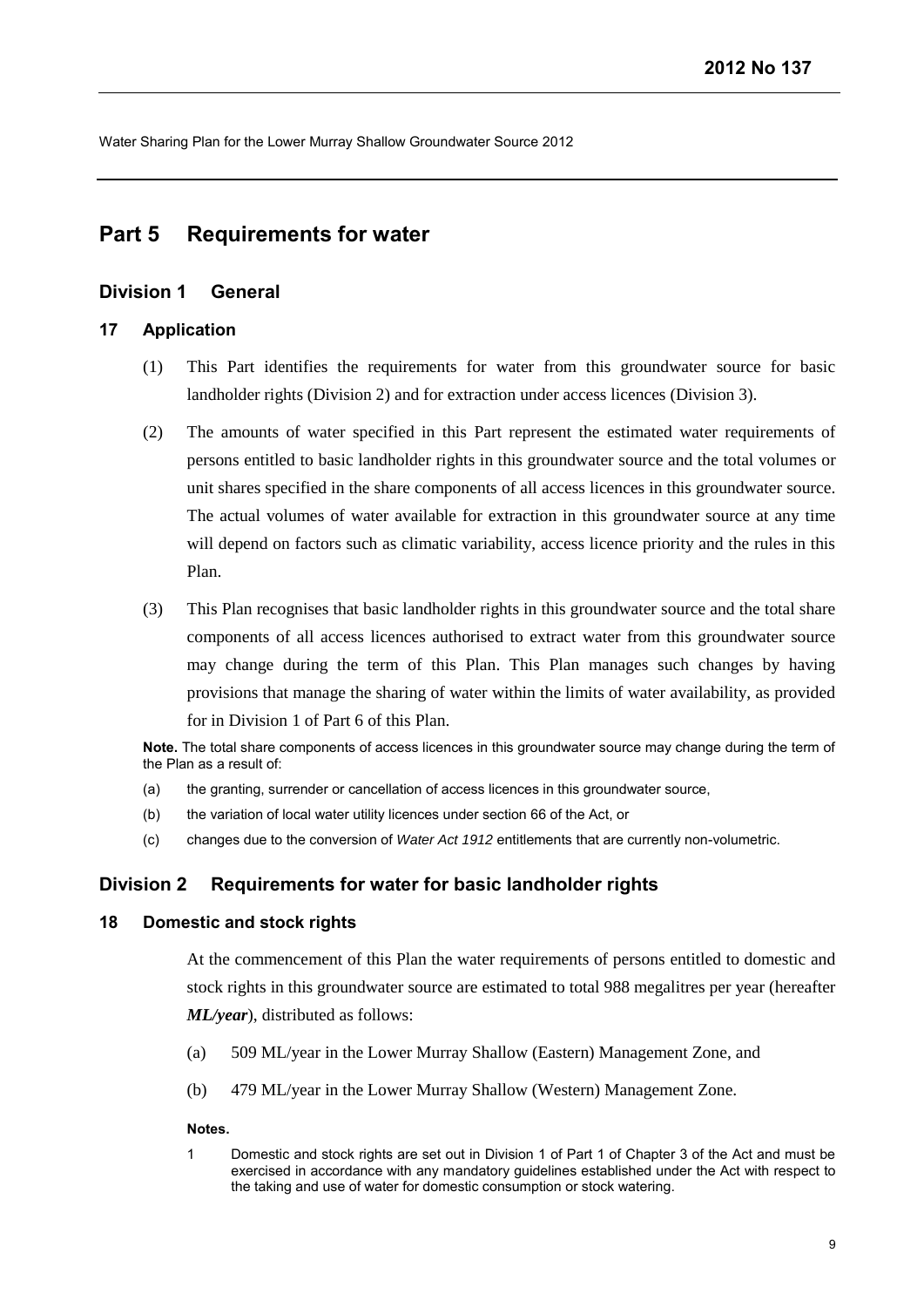2 Inherent water quality and land use activities may make the water in some areas unsuitable for human consumption. Water from this groundwater source should not be consumed without first being tested and, if necessary, appropriately treated. Such testing and treatment is the responsibility of the water user.

## **19 Native title rights**

At the commencement of this Plan there are no native title rights in this groundwater source.

Therefore the water requirements for native title rights total 0 ML/year.

**Note.** A change in native title rights may occur pursuant to the provisions of the *Native Title Act 1993*  (Cth).

## <span id="page-11-0"></span>**Division 3 Requirements for water for extraction under access licences**

### **20 Share component of domestic and stock access licences**

It is estimated that at the time of commencement of this Plan the share components of domestic and stock access licences authorised to take water from this groundwater source will total 0 ML/year.

## **21 Share component of local water utility access licences**

It is estimated that at the time of commencement of this Plan the share components of local water utility access licences authorised to take water from this groundwater source will total 0 ML/year.

## **22 Share component of aquifer access licences**

It is estimated that at the time of commencement of this Plan the share components of aquifer access licences authorised to take water from this groundwater source will total 60,905 unit shares, distributed as follows:

- (a) 54,315 unit shares in the Lower Murray Shallow (Eastern) Management Zone, and
- (b) 6,590 unit shares in the Lower Murray Shallow (Western) Management Zone.

## **23 Share component of salinity and water table management access licences**

It is estimated that at the time of commencement of this Plan the share components of salinity and water table management access licences authorised to take water from this groundwater source will total 20,000 ML/year.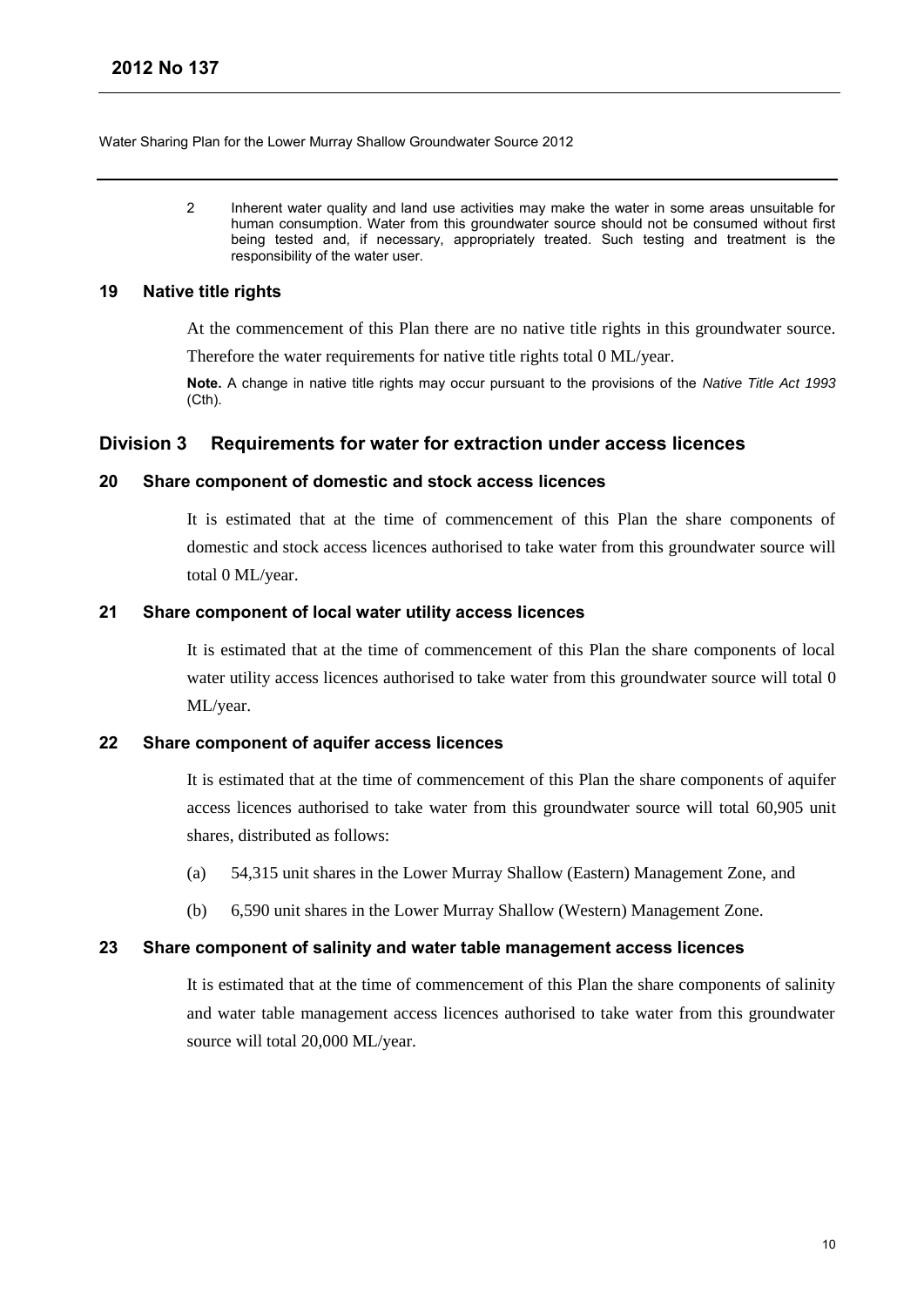## <span id="page-12-0"></span>**Part 6 Limits to the availability of water**

## <span id="page-12-1"></span>**Division 1 Long-term average annual extraction limit**

## **24 General**

The availability of water for extraction in this groundwater source on a long-term basis is to be managed in accordance with this Part.

### **25 Volume of the long-term average annual extraction limits**

- (1) This clause establishes a long-term average annual extraction limit for this groundwater source.
- (2) Subject to any variation under subclause (3), the long-term average annual extraction limit in this groundwater source is 81,893 ML/year.

**Note.** The long-term average annual extraction limit for this groundwater source is as follows:

- (a) an estimate of annual extraction of water for those entitlements issued under Part 5 of the *Water Act 1912* in this water source immediately prior to the commencement of this Plan, plus
- (b) an estimate of annual water requirements for domestic and stock rights and native title rights in this water source at the commencement of this Plan.
- (3) Following the surrender and cancellation of an access licence in this groundwater source under sections 77 and 77A of the Act, the Minister may vary the long-term average annual extraction limit.

## **Notes.**

- 1 Part 12 allows for amendments to be made to this clause.
- 2 Under section 8F of the Act, the long-term average annual extraction limit is taken to be varied by the amount of any change to the amount of water committed as licensed environmental water. Water committed as licensed environmental water is not to be accounted for as extraction. The variation in the long-term average annual extraction limit is to be determined in accordance with a methodology approved by the Minister and published in the Gazette.

## **26 Calculation of current levels of annual extraction**

- (1) After each water year, the total volume of water extracted during that water year under access licences and pursuant to domestic and stock rights and native title rights must be calculated for this groundwater source.
- (2) For the purpose of calculating the total volume of water extracted during a water year, the following must be taken into account:
	- (a) all water taken by holders of all categories of access licences in this groundwater source, and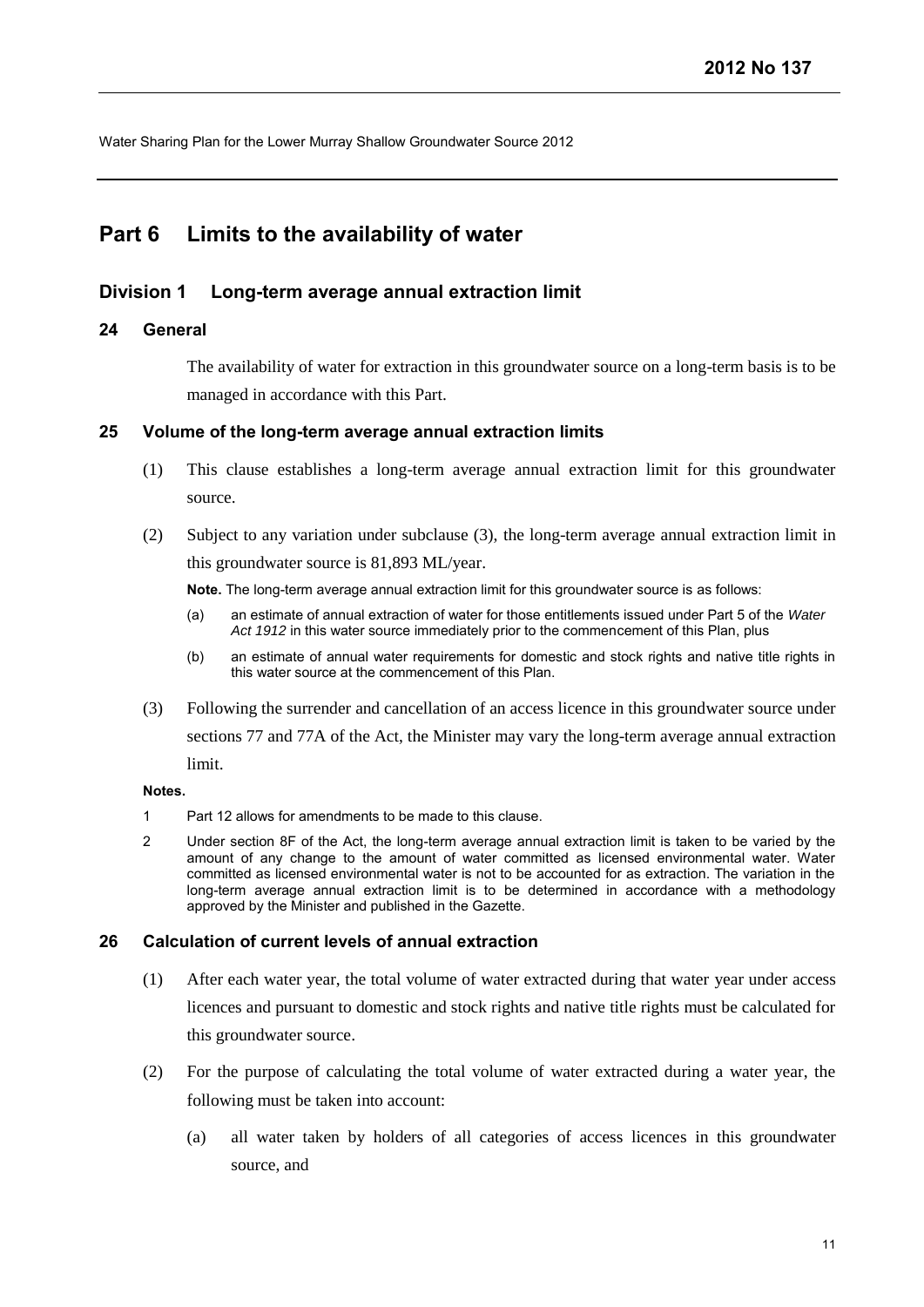(b) all water taken pursuant to domestic and stock rights and native title rights in this groundwater source.

## **27 Assessment of average annual extraction against the long-term average annual extraction limits**

- (1) An assessment of average annual extractions against the long-term average annual extraction limit is to be conducted for this groundwater source as set out in subclause (2).
- (2) Commencing in the sixth water year in which this Plan has effect, the assessment referred to in subclause (1) must compare the long-term average annual extraction limit established in clause 25 against the annual extraction averaged over the preceding five water years.

## **28 Compliance with the long-term average annual extraction limits**

- (1) Pursuant to section 58 (4) of the Act, this plan amends the relative priorities of the categories of aquifer access licences and salinity and water table management access licences to the extent necessary to make the reductions to available water determinations as set out in this clause.
- (2) Compliance with the long-term average annual extraction limits established in this groundwater source is to be managed in accordance with subclause (3).
- (3) Commencing in the sixth water year in which this Plan has effect, if in the Minister's opinion the assessment under clause 27 demonstrates that annual extractions in this groundwater source averaged over the preceding five water years have exceeded the long-term average annual extraction limit for this groundwater source by 10% or more, then the available water determination for aquifer access licences in this groundwater source is to be reduced in the following water year in accordance with subclause (4).
- (4) The reduction under subclause (3) is to be of an amount that is, in the Minister's opinion, necessary to return the average annual extractions in this groundwater source to the long-term average annual extraction limit established in this Part.

## <span id="page-13-0"></span>**Division 2 Available water determinations**

## **29 General**

- (1) Available water determinations for access licences with a share component that specifies this groundwater source are to be expressed as either:
	- (a) a percentage of the share component for access licences which have share components specified as ML/year, or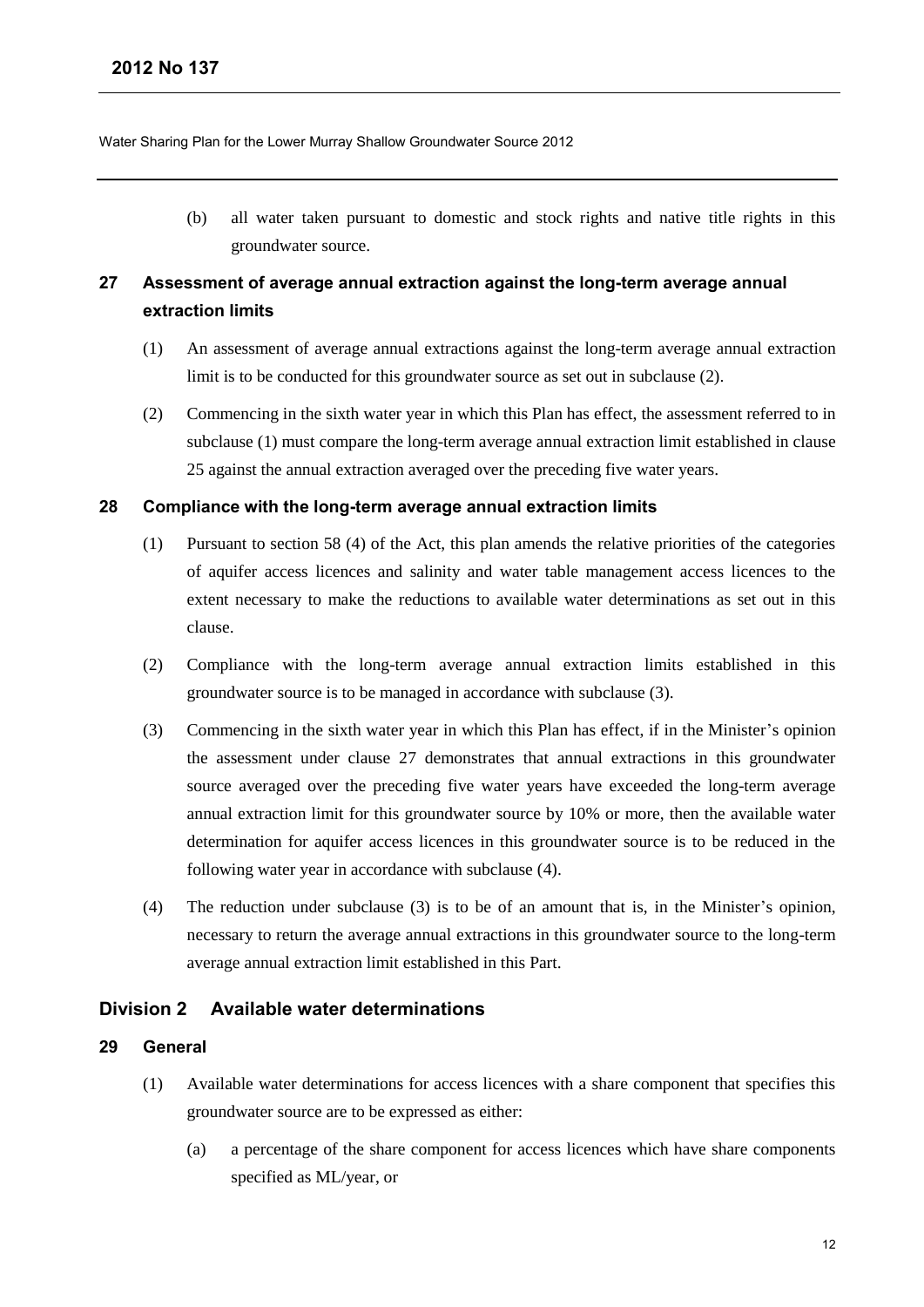- (b) megalitres per unit share for access licences which have share components specified as a number of unit shares.
- (2) Subject to subclause (3) the sum of available water determinations made for an access licence, other than a salinity and water table management access licence and an access licence (subcategory "town water supply"), with a share component that specifies this groundwater source must not, in any water year, exceed:
	- (a) 150% of the access licence share component or such lower amount that results from Division 1 of this Part, for all access licences with share components specified as ML/year, or
	- (b) 1.5 megalitres per unit share of access licence share component or such lower amount that results from Division 1 of this Part, for all access licences with share components specified as a number of unit shares.
- (3) The sum of available water determinations made for a salinity and water table management access licence and an access licence (subcategory "town water supply") with a share component that specifies this groundwater source must not, in any water year, exceed 1 megalitre per unit share of access licence share component or such lower amount that results from Division 1 of this Part.

## **30 Available water determinations**

- (1) In making available water determinations under section 59 of the Act, the Minister should consider the rules in this clause.
- (2) At the commencement of this Plan and at the commencement of each water year after the first water year in which this Plan has effect, the following available water determinations should be made for access licences with a share component that specifies this groundwater source:
	- (a) 100% of the access licence share component for domestic and stock access licences,
	- (b) 100% of the access licence share component for local water utility access licences,
	- (c) 100% of the access licence share component for salinity and water table management access licences, and
	- (d) 1 megalitre per unit share of the access licence share component for aquifer access licences,

or such lower amount that results from Division 1 of this Part.

**Note.** Division 1 of this Part provides for available water determinations for aquifer access licences to be reduced where the long-term average annual extraction limit for this groundwater source has been assessed to have been exceeded, as per clauses 27 and 28.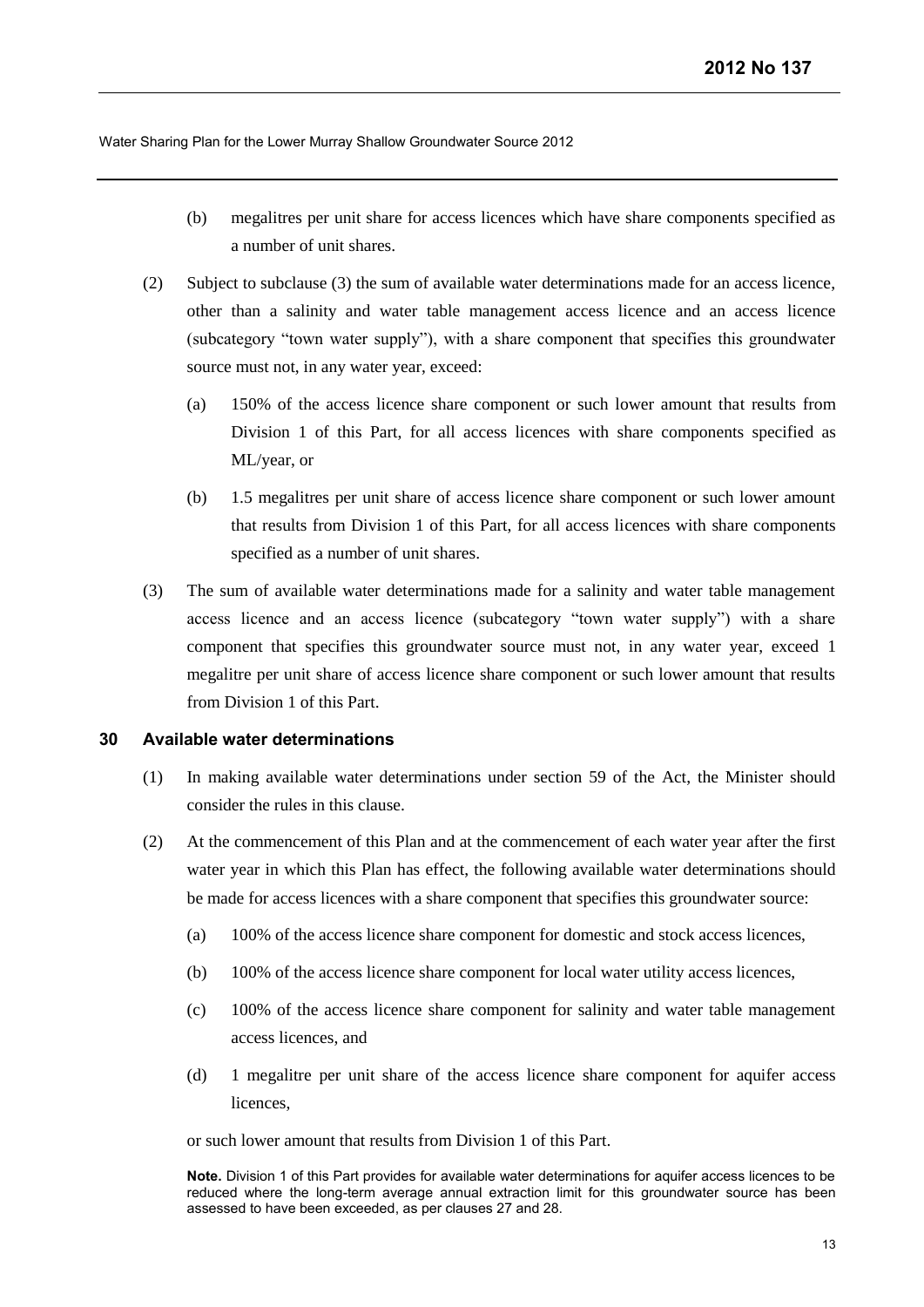(3) During a water year, if in the Minister's opinion, the water table in this groundwater source rises significantly and insufficient allocations are available to lower the water table, then the Minister may announce additional water determinations.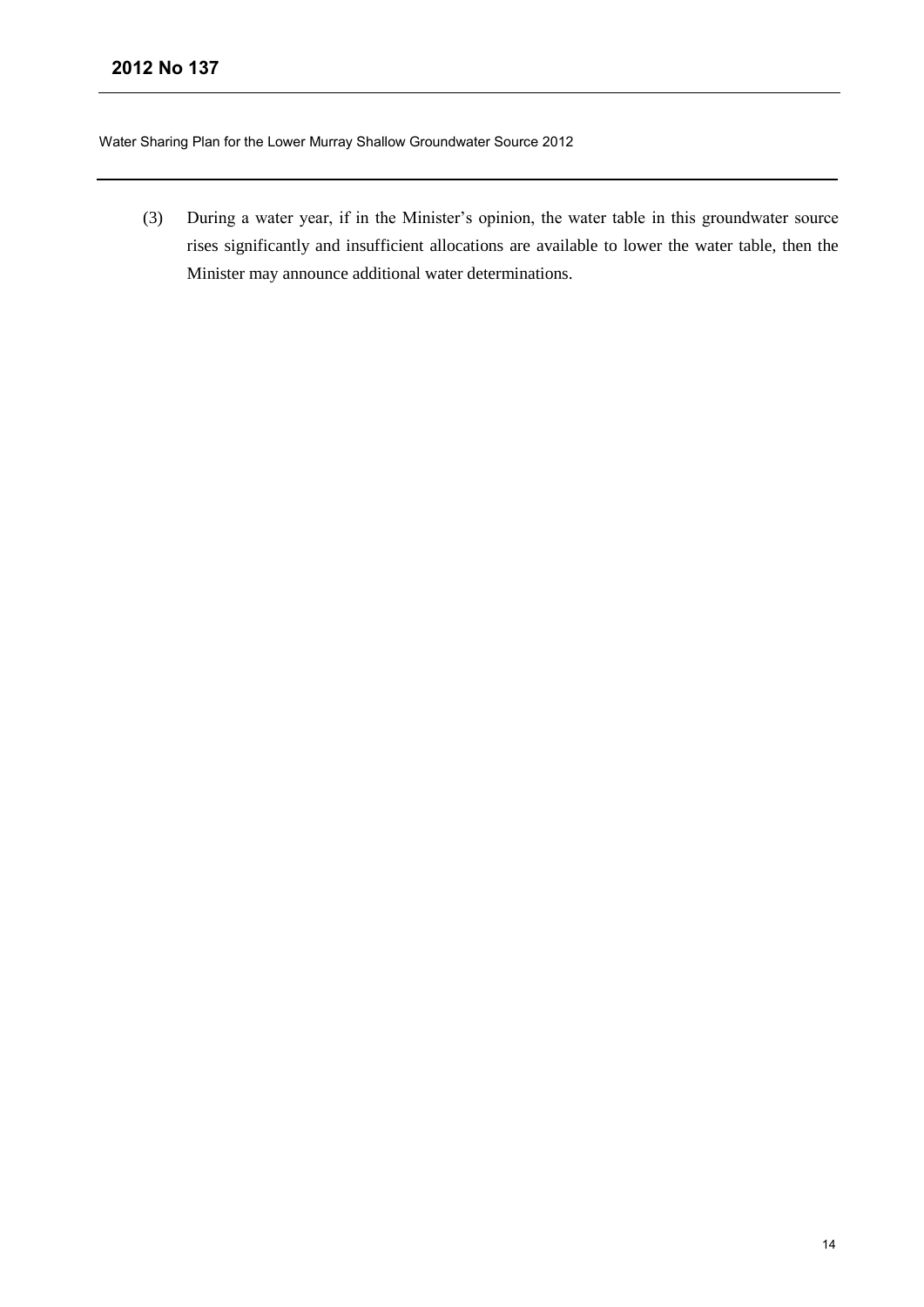## <span id="page-16-0"></span>**Part 7 Rules for granting access licences**

#### **Notes.**

1 This Part is made in accordance with sections 20, 61 and 63 of the Act.

2 Access licences granted in this groundwater source will be subject to mandatory conditions and discretionary conditions.

### **31 Specific purpose access licences**

- (1) Applications for specific purpose access licences, other than those permitted under the regulations, may not be made in this groundwater source, except for salinity and water table management access licences with a share component that specifies this groundwater source.
- (2) A salinity and water table management access licence may be granted in this groundwater source.
- (3) A specific purpose access licence must not be granted in this groundwater source unless the Minister is satisfied that the share and extraction component of the access licence is the minimum required to meet the circumstances in which the access licence is proposed to be used.
- (4) An access licence of the subcategory "Aboriginal cultural" must not be granted in this groundwater source unless the share component of the proposed access licence is less than or equal to 10 ML/year.

## **32 Granting of access licences as a result of controlled allocation**

The Minister may grant an access licence where the right to apply for the licence has been acquired in accordance with an order made under section 65 of the Act.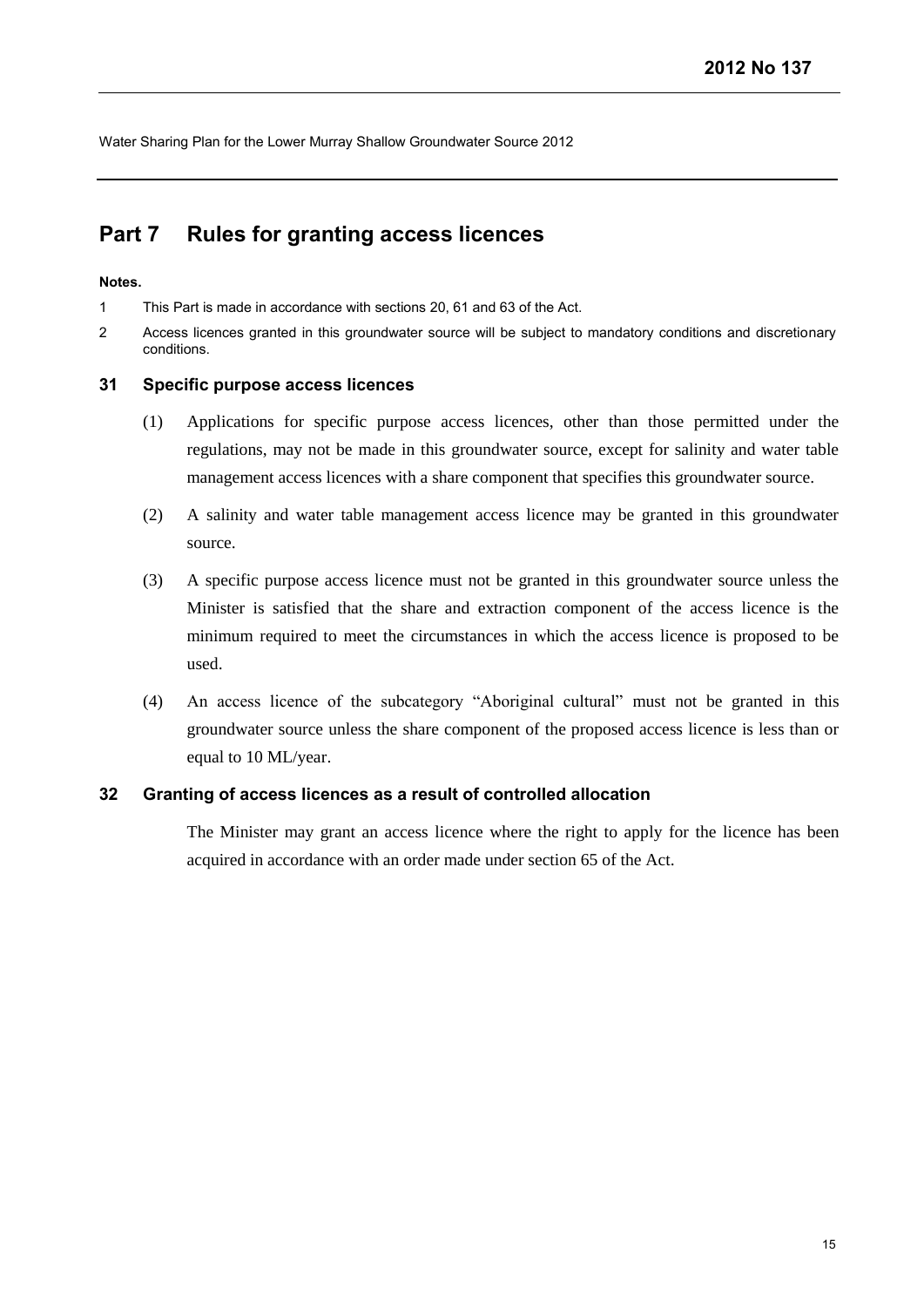## <span id="page-17-0"></span>**Part 8 Rules for managing access licences**

**Note.** Part 12 allows for amendments to be made to this Part.

### **33 General**

The rules in this Division apply to the taking of water under an access licence with a share component that specifies this groundwater source.

**Note.** The Act provides for the keeping of water allocation accounts for access licences. The rules in this Part impose further restrictions on the volume of water that may be taken under an access licence over a specified period of time. These restrictions are in addition to any other limits on access licences for the taking of water contained in this Plan. It is an offence under the Act to take water under an access licence for which there is no or insufficient water allocation.

#### **34 Individual access licence account management rules**

- (1) In any water year, the water taken under a domestic and stock access licence, a local water utility access licence or a salinity and water table management access licence with a share component that specifies this groundwater source must not exceed a volume equal to:
	- (a) the sum of water allocations accrued to the water allocation account for the access licence from available water determinations in that water year, plus
	- (b) the net amount of any water allocations assigned to or from the water allocation account for the access licence under section 71T of the Act in that water year, plus
	- (c) any water allocations re-credited to the water allocation account for the access licence in accordance with section 76 of the Act in that water year.
- (2) Water allocations remaining in the water allocation account of a domestic and stock access licence, a local water utility access licence and a salinity and water table management access licence in this groundwater source cannot be carried over from one water year to the next.
- (3) In any water year, the water taken under an aquifer access licence in this groundwater source must not exceed a volume equal to:
	- (a) 150% of the access licence share component for access licences with share components expressed as ML/year, plus
	- (b) the net amount of any water allocations assigned to or from the water allocation account for the access licence under section 71T of the Act in that water year, plus
	- (c) any water allocations re-credited to the water allocation account for the access licence in accordance with section 76 of the Act in that water year.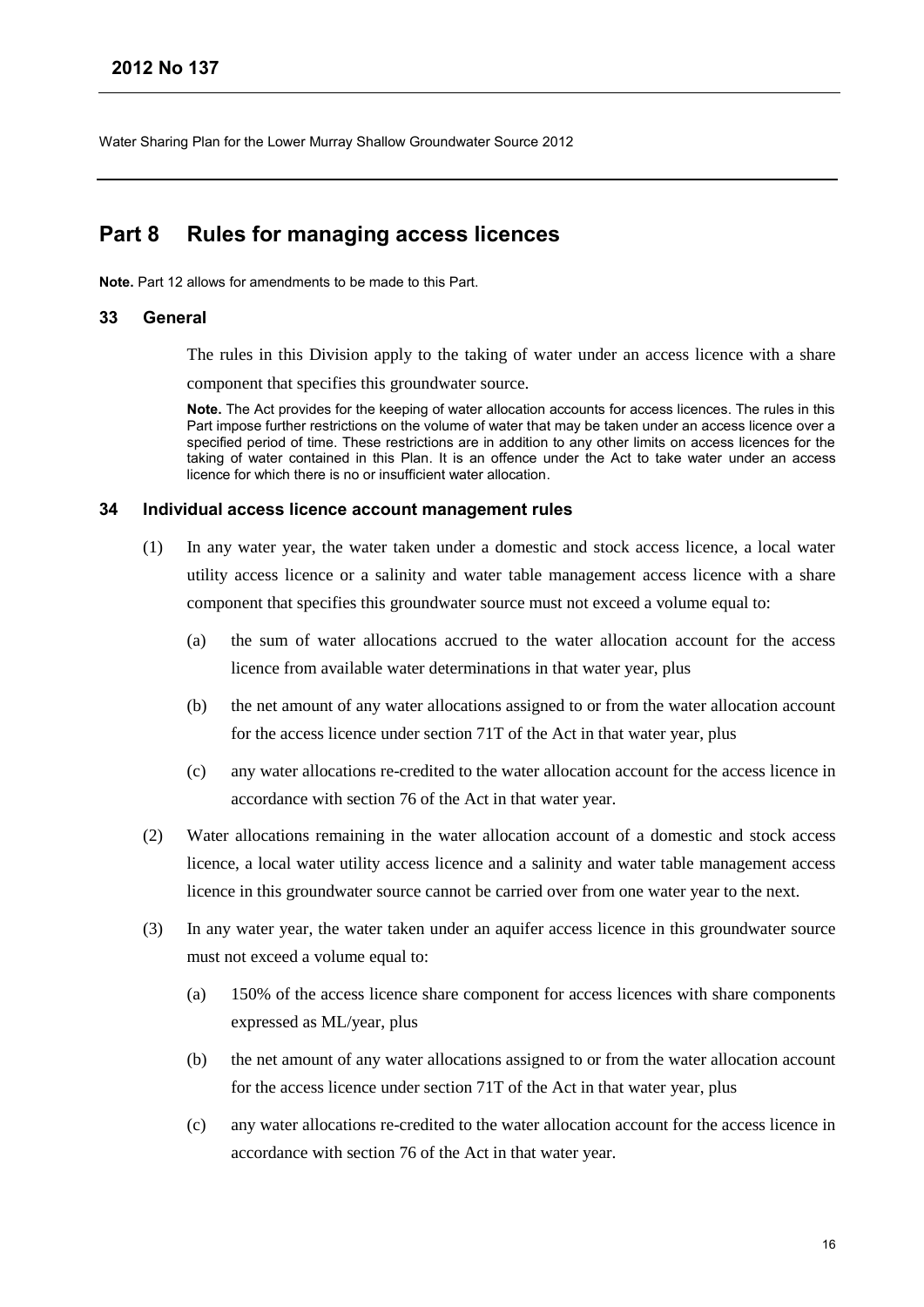- (4) The maximum water allocation that can be carried over in a water allocation account for an aquifer access licence in this groundwater source from one water year to the next is equal to:
	- (a) 100% of the access licence share component for access licences with share components expressed as ML/year, or
	- (b) 1 ML per unit share of the access licence share component, for access licences with share components expressed as a number of unit shares.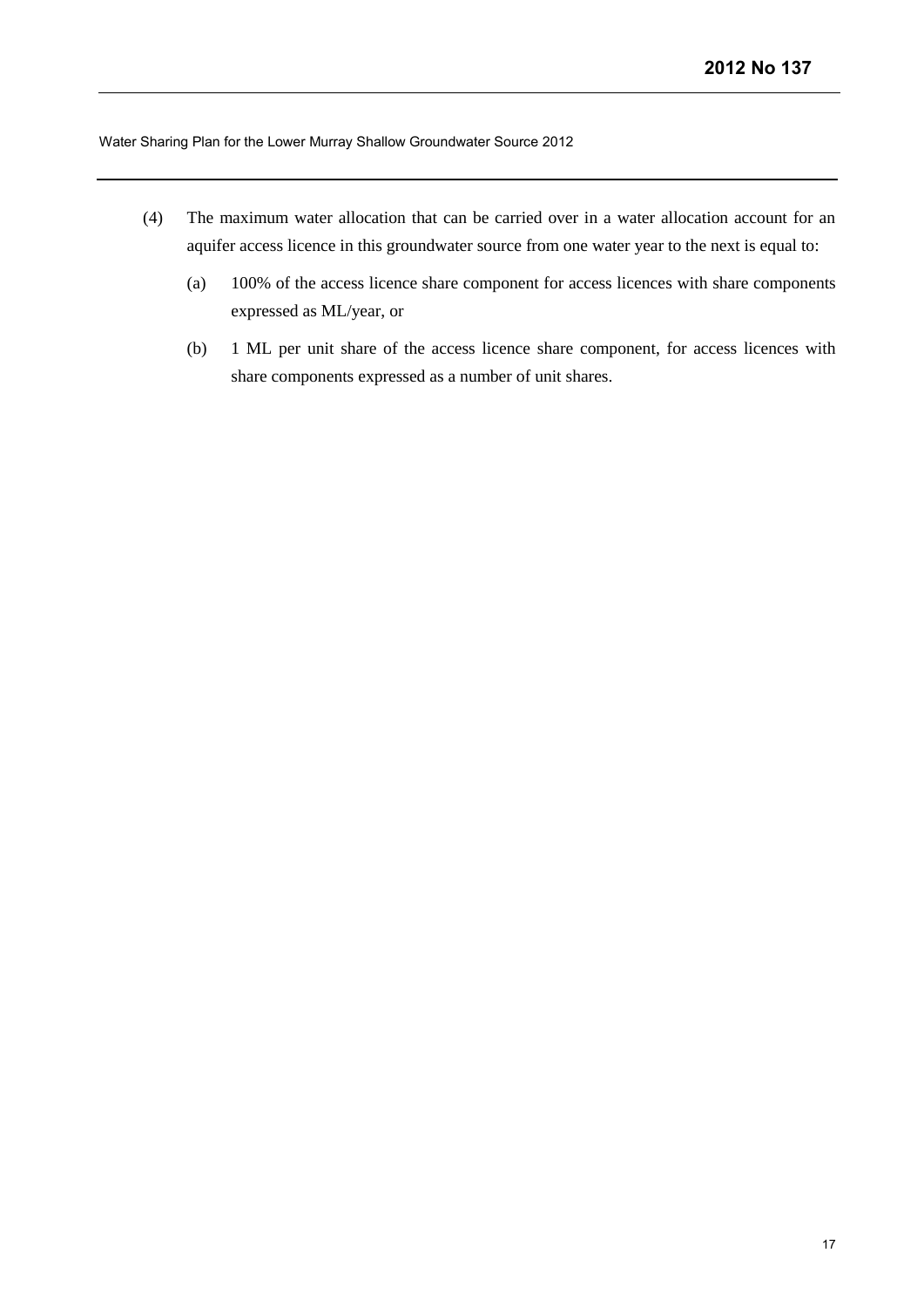## <span id="page-19-0"></span>**Part 9 Rules for water supply works approvals**

#### **Notes.**

- 1 This Part is made in accordance with sections 5, 21 and 95 of the Act.
- 2 Part 12 allows for amendments to be made to this Part.

### **35 General**

The rules in this Part apply to water supply work approvals for water supply works that may be used to take water from this groundwater source.

#### **36 Rules for amending water supply work approvals for replacement groundwater works**

- (1) The Minister may amend a water supply work approval to alter the water supply work to which the approval relates if the Minister is satisfied that the amendment is to authorise a replacement groundwater work.
- (2) For the purposes of this Plan, a *replacement groundwater work* means a water supply work that replaces an existing water supply work constructed and used for the purpose of taking water from an aquifer where:
	- (a) the existing water supply work is authorised by a water supply work approval under the Act,
	- (b) the replacement groundwater work is to be constructed to extract water from the same groundwater source as the existing water supply work,
	- (c) the replacement groundwater work is to be constructed to extract water from:
		- (i) the same depth as the existing water supply work, or
		- (ii) a different depth if the Minister is satisfied that doing so will result in no greater impact on a groundwater source or its dependent ecosystems,
	- (d) the replacement groundwater work is to be located:
		- (i) within 20 metres of the existing water supply work, or
		- (ii) more than 20 metres from the existing water supply work if the Minister is satisfied that doing so will result in no greater impact on a groundwater source or its dependent ecosystems,
	- (e) the existing water supply work is located within 100 metres of the high bank of a river and the replacement groundwater work is to be located: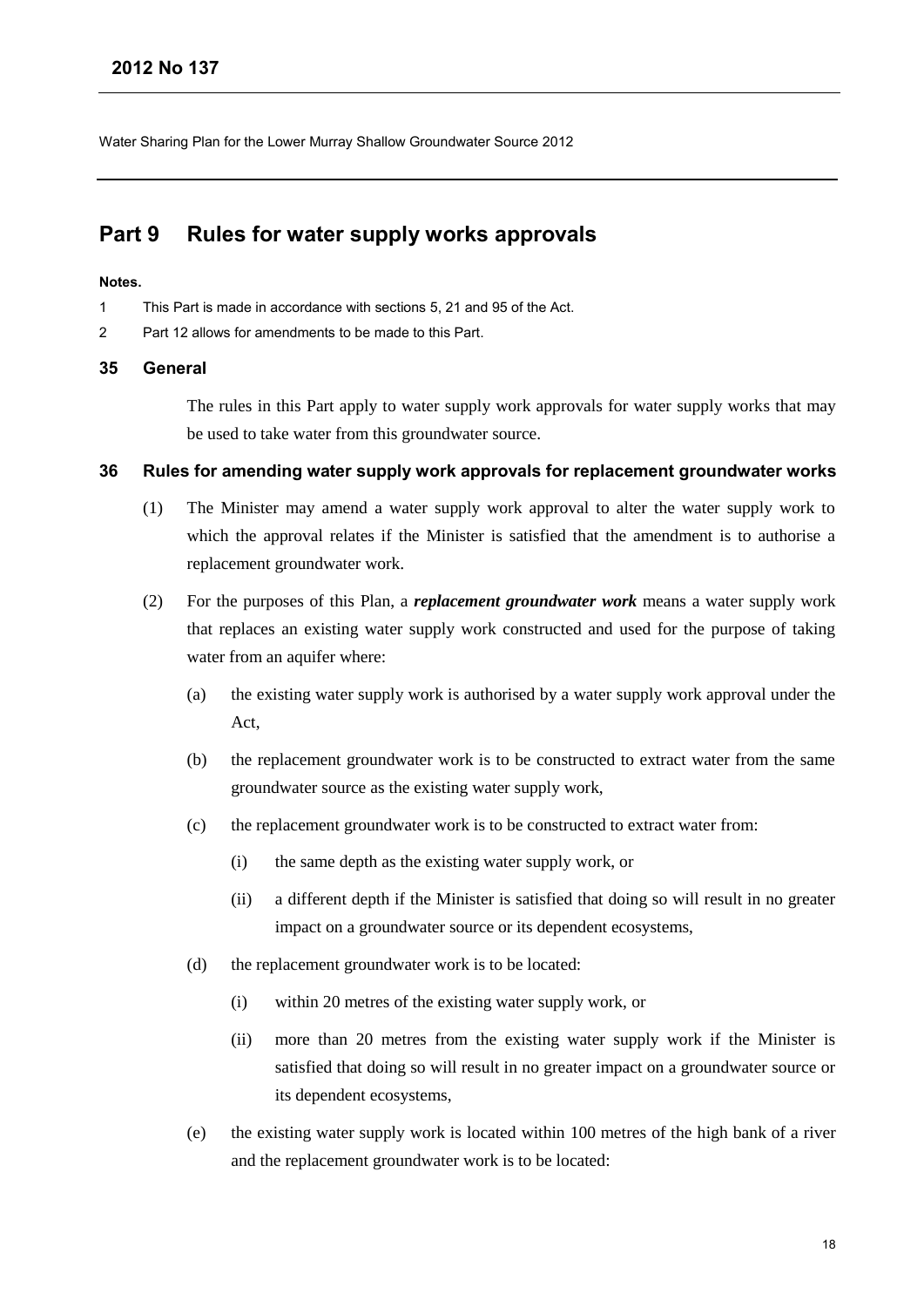- (i) within 20 metres of the existing water supply work but closer to the high bank of the river, or
- (ii) more than 20 metres of the existing water supply work, but no closer to the high bank of the river, if the Minister is satisfied that doing so will result in no greater impact on a groundwater source or its dependent ecosystems,
- (f) the replacement groundwater work must not have a greater internal diameter or excavation footprint than the existing water supply work, except where the internal diameter of the casing of the existing water supply work is no longer manufactured, in which case the internal diameter of the replacement groundwater work is to be no greater than 110% of the internal diameter of the existing water supply work it replaces. For the purposes of this paragraph, *internal diameter* means the diameter of the inside of the casing of the water supply work which is a water bore and *excavation footprint* means the authorised dimensions of a water supply work which is an unlined excavation constructed for the purpose of water supply only.
- (3) For the purposes of subclause (2) (c) (ii), the Minister may require the applicant to submit a hydrogeological study, assessed as adequate by the Minister, to demonstrate that the construction of the water supply work at a different depth to the existing water supply work will result in no greater impact on a groundwater source or its dependent ecosystems.
- (4) For the purposes of subclause (2) (d) (ii) or (2) (e) (ii), the Minister may require the applicant to submit a hydrogeological study, assessed as adequate by the Minister, to demonstrate that the location of the water supply work at a distance greater than 20 metres from the existing water supply work will result in no greater impact on a groundwater source or its dependent ecosystems.

**Note.** The Minister may amend an approval on the application of the holder of the approval under section 107 of the Act. The operation of section 107 (3) of the Act may further restrict the replacement of an existing water supply work.

#### **37 Rules to minimise interference between water supply works**

- (1) A water supply work approval must not be granted or amended to authorise the construction of a water supply work in this groundwater source which, in the Minister's opinion, is located within:
	- (a) 400 metres of a water supply work located on another landholding that is authorised to take water from the same groundwater source pursuant to an access licence,
	- (b) 400 metres of a water supply work located on another landholding that is authorised to take water from the same groundwater source pursuant to basic landholder rights,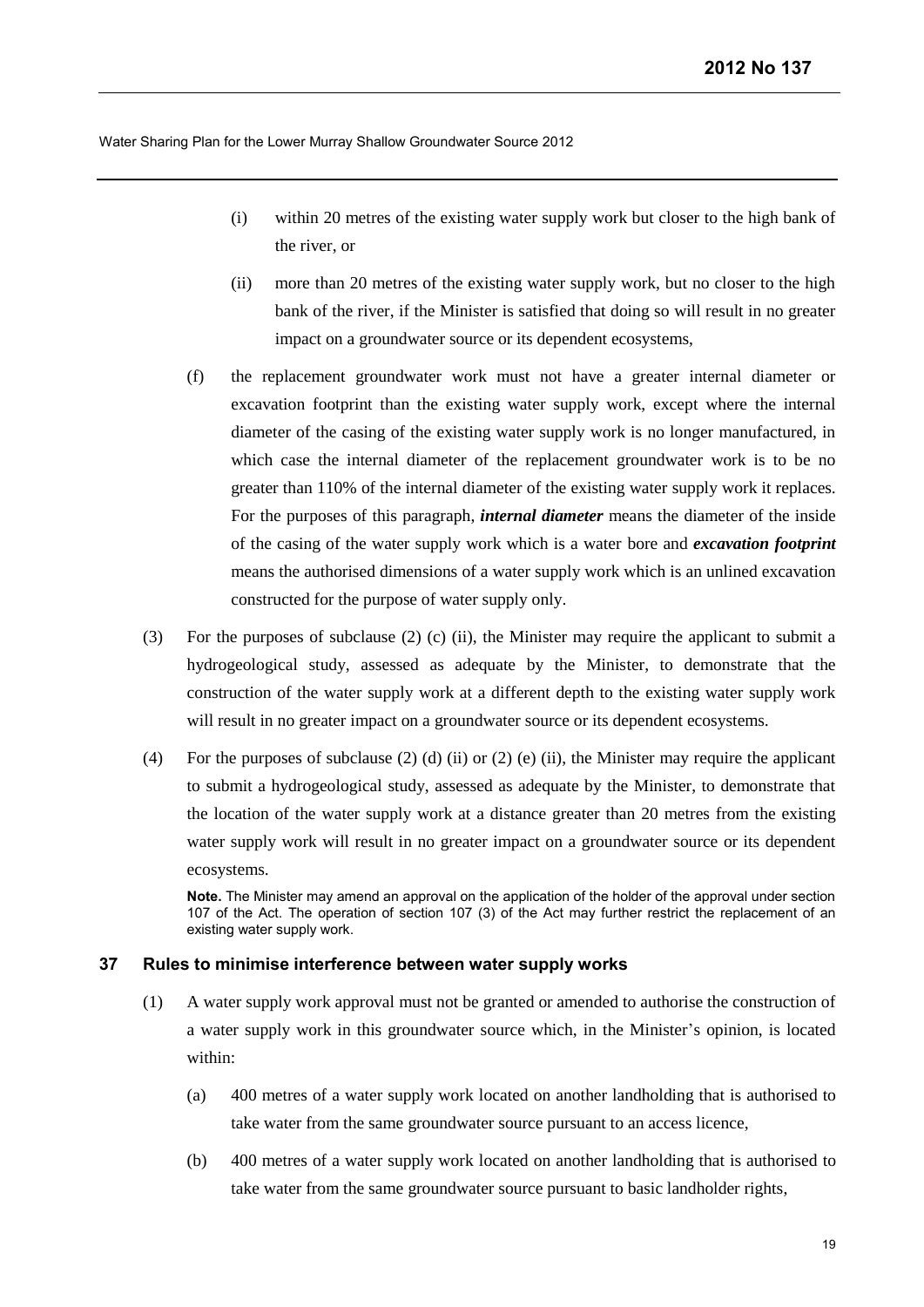- (c) 200 metres from the boundary of the land on which the water supply work is located, unless the owner of the land adjoining the boundary has provided consent in writing,
- (d) 1,000 metres of a water supply work authorised to take water from the same groundwater source by a local water utility, unless the local water utility has provided consent in writing,
- (e) 200 metres of a NSW Office of Water observation or monitoring bore, unless the Minister has provided consent in writing, or
- (f) 100 metres of an irrigation channel, unless the rural water service provider has provided consent in writing.
- (2) The distance restrictions specified in subclause (1) do not apply to the grant or amendment of a water supply work approval if the Minister is satisfied that:
	- (a) the water supply work is solely for basic landholder rights,
	- (b) the water supply work is a replacement groundwater work,
	- (c) the water supply work is for the purpose of monitoring, environmental management or remedial works, or
	- (d) the location of the water supply work at a lesser distance would result in no more than minimal impact on existing extractions within this groundwater source.
- (3) For the purpose of subclause (2) (d), the Minister may request the applicant to undertake a hydrogeological study, submitted by the applicant and assessed as adequate by the Minister, to demonstrate that the location of the water supply work at a lesser distance would result in no greater impact on existing extractions within this groundwater source.
- (4) If an approval is granted under circumstances where subclause (2) (d) applies, the approval must be subject to a requirement that, when directed by the Minister by notice in writing, the approval holder must carry out all actions required by the Minister and specified in the notice, to minimise the impact of the water supply work on existing water levels or extractions, if the Minister is satisfied that the location of the water supply work is causing more than minimal impact on existing water levels or extractions.

#### **38 Rules for water supply works located near contamination sources**

- (1) A water supply work approval must not be granted or amended to authorise the construction of a water supply work which, in the Minister's opinion, is located:
	- (a) within 250 metres of the plume associated with a contamination source listed in Schedule 2,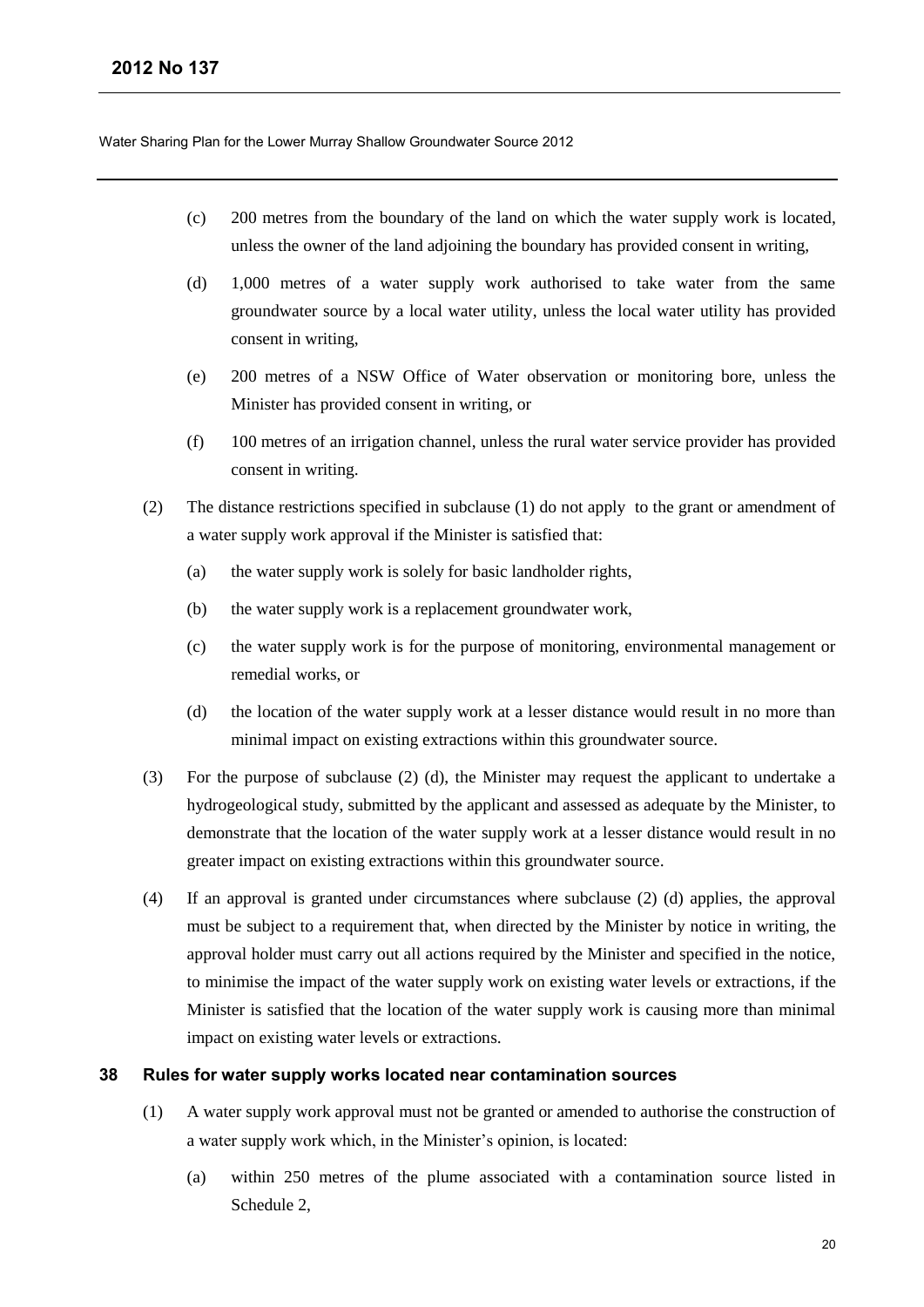- (b) between 250 metres and 500 metres of the plume associated with a contamination source listed in Schedule 2, unless the Minster is satisfied that no drawdown of water will occur within 250 metres of that plume, or
- (c) at a distance that is more than 500 metres from the plume associated with a contamination source listed in Schedule 2, if a greater distance is determined by the Minister to be necessary to protect the water source, the environment or public health and safety.
- (2) The distance restrictions specified in subclause (1) do not apply to the grant or amendment of a water supply work approval if the Minister is satisfied that:
	- (a) the proposed distance is adequate to protect the groundwater source, its dependent ecosystems and public health and safety, or
	- (b) the water supply work is for the purpose of monitoring, environmental management or remedial works.
- (3) For the purpose of subclause (2) (a), the Minister may request the applicant to undertake a hydrogeological study, submitted by the applicant and assessed as adequate by the Minister, to demonstrate that the location of the water supply work at a lesser distance would result in no greater impact on dependent ecosystems and public health and safety.

## **39 Rules for water supply works located near sensitive environmental areas**

- (1) A water supply work approval must not be granted or amended to authorise the construction of a water supply work which, in the Minister's opinion, is located:
	- (a) within 100 metres of a high priority groundwater dependent ecosystem listed in Schedule 3 in the case of a water supply work used solely to take water pursuant to basic landholder rights,
	- (b) within 200 metres of a high priority groundwater dependent ecosystem listed in Schedule 3 in the case of a water supply work not used solely to take water pursuant to basic landholder rights,
	- (c) at a distance that is more than 200 metres from a high priority groundwater dependent ecosystem listed in Schedule 3, excluding water supply works used solely to take water pursuant to basic landholder rights, if the Minister is satisfied that the water supply work is likely to cause more than minimal drawdown at the perimeter of any high priority groundwater dependent ecosystem listed in Schedule 3, or
	- (d) within 100 metres of the top of the high bank of a river or stream.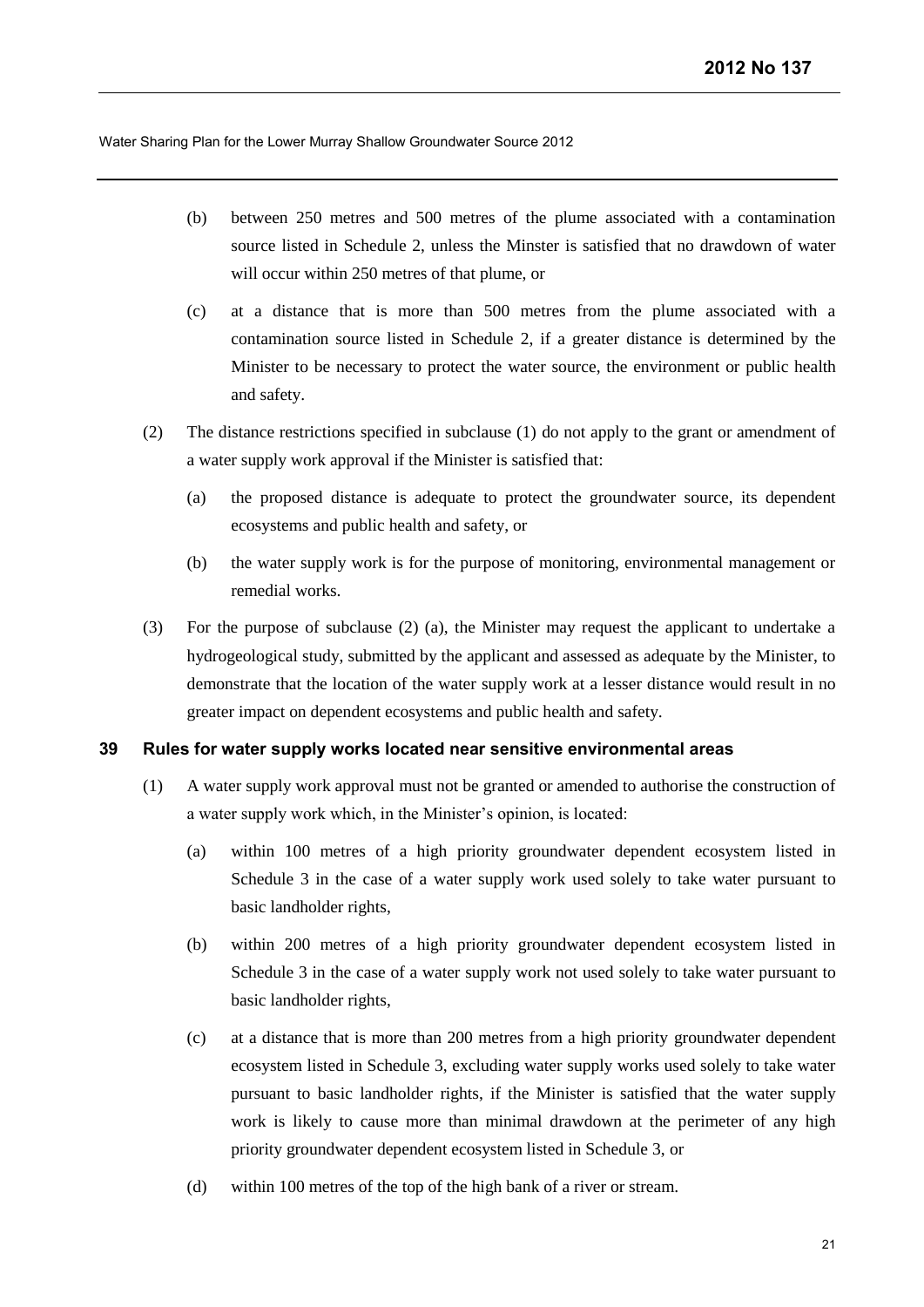- (2) The distance restrictions specified in subclauses (1) (a) and (1) (b) do not apply to the grant or amendment of a water supply work approval if the Minister is satisfied that no more than minimal drawdown of water will occur at the perimeter of any high priority groundwater dependent ecosystem listed in Schedule 3.
- (3) The distance restrictions specified in subclause (1) do not apply to the grant or amendment of a water supply work approval if the Minister is satisfied that:
	- (a) the water supply work is for the purpose of monitoring, environmental management or remedial works,
	- (b) the water supply work replaces an existing water supply work that is part of a bore network for a major utility or a local water utility for the purpose of town water supply,
	- (c) the water supply work is a replacement groundwater work, or
	- (d) the location of the water supply work at a lesser distance would result in no greater impact on this groundwater source and its groundwater dependent ecosystems.
- (4) The Minister may request the applicant to undertake a hydrogeological study, submitted by the applicant and assessed as adequate by the Minister, to demonstrate that:
	- (a) for the purpose of subclause (2), no more than minimal drawdown of water will occur at the perimeter of any high priority groundwater dependent ecosystem listed in Schedule 3, or
	- (b) for the purposes of subclause (3) (d), the location of the water supply work at a lesser distance would result in no greater impact on this groundwater source and its groundwater dependent ecosystems.

## **40 Rules for water supply works located near groundwater dependent culturally significant sites**

- (1) A water supply work approval must not be granted or amended to authorise the construction of a water supply work which, in the Minister's opinion, is located within:
	- (a) 100 metres of a groundwater dependent culturally significant site in the case of a water supply work used solely to take water pursuant to basic landholder rights, or
	- (b) 200 metres of a groundwater dependent culturally significant site in the case of a water supply work not used solely to take water pursuant to basic landholder rights.
- (2) The distance restrictions specified in subclause (1) do not apply to the grant or amendment of a water supply work approval if the Minister is satisfied that: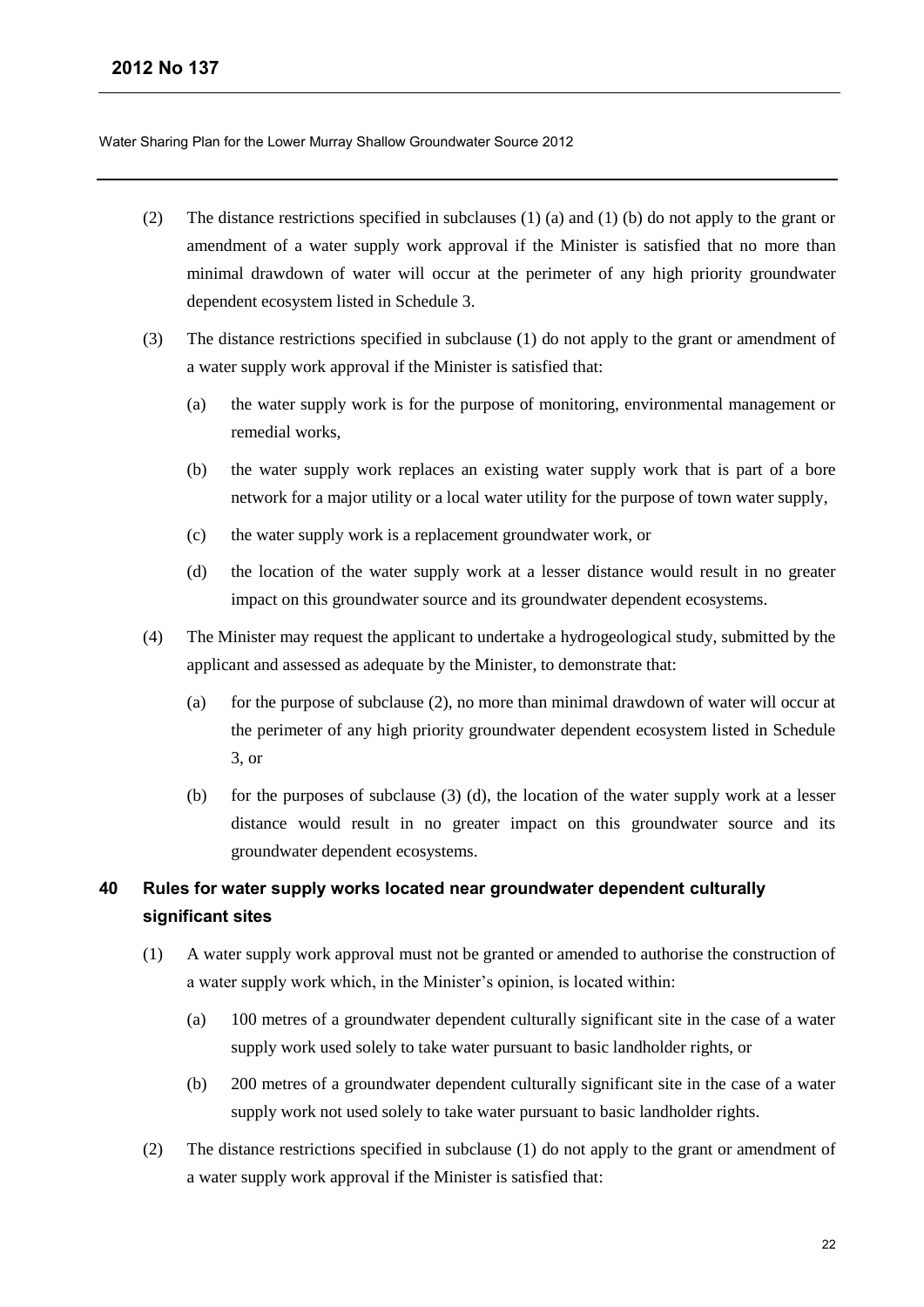- (a) the water supply work is for the purpose of monitoring, environmental management or remedial works,
- (b) the water supply work replaces an existing water supply work that is part of a bore network for a major utility or a local water utility for the purpose of town water supply,
- (c) the water supply work is sealed off to the nearest impervious layer above the slotted intervals of the water supply work with an impermeable seal constructed between the casing and the bore hole in accordance with any requirements specified by the Minister,
- (d) the water supply work is a replacement groundwater work, or
- (e) the location of the water supply work at a lesser distance would result in no more than a minimal impact in this groundwater sources and its groundwater dependent culturally significant sites.
- (3) For the purpose of subclause (2) (e), the Minister may require the applicant to undertake a hydrogeological study, submitted by the applicant and assessed as adequate by the Minister, to demonstrate that the location of the water supply work at a lesser distance would result in no more than minimal impact on this groundwater source and its groundwater dependent culturally significant sites.

**Note.** Culturally significant sites will be identified as part of the assessment undertaken by the NSW Office of Water during the processing of an application for the granting or amending of a water supply work approval.

### **41 Rules for the use of water supply works located within restricted distances**

- (1) Subject to subclauses (2) and (3), a water supply work that is located within a restricted distance specified in clauses 37 to 40 must not, in any water year, be used to take more water than the volume of water that is equal to the sum of the share components of the access licences nominating that water supply work at the commencement of this Plan.
- (2) Subject to subclause (3), a water supply work that becomes located within a restricted distance specified in clauses 37 to 40 as a result of an amendment to this Plan, must not, in any water year, be used to take more water than the volume of water that is equal to the sum of the share components of access licences nominating that water supply work at the date of the amendment.
- (3) Subclauses (1) and (2) do not apply where a restricted distance does not apply in accordance with clauses 37 to 40.

**Note.** The water quality from any bore can be affected by land use activities and inherent water quality in the aquifer. Water quality cannot be guaranteed and extracted water may be unsuitable for human consumption and other uses. The quality of water extracted should be tested before being used and appropriately treated. Such testing and treatment is the responsibility of the licence holder.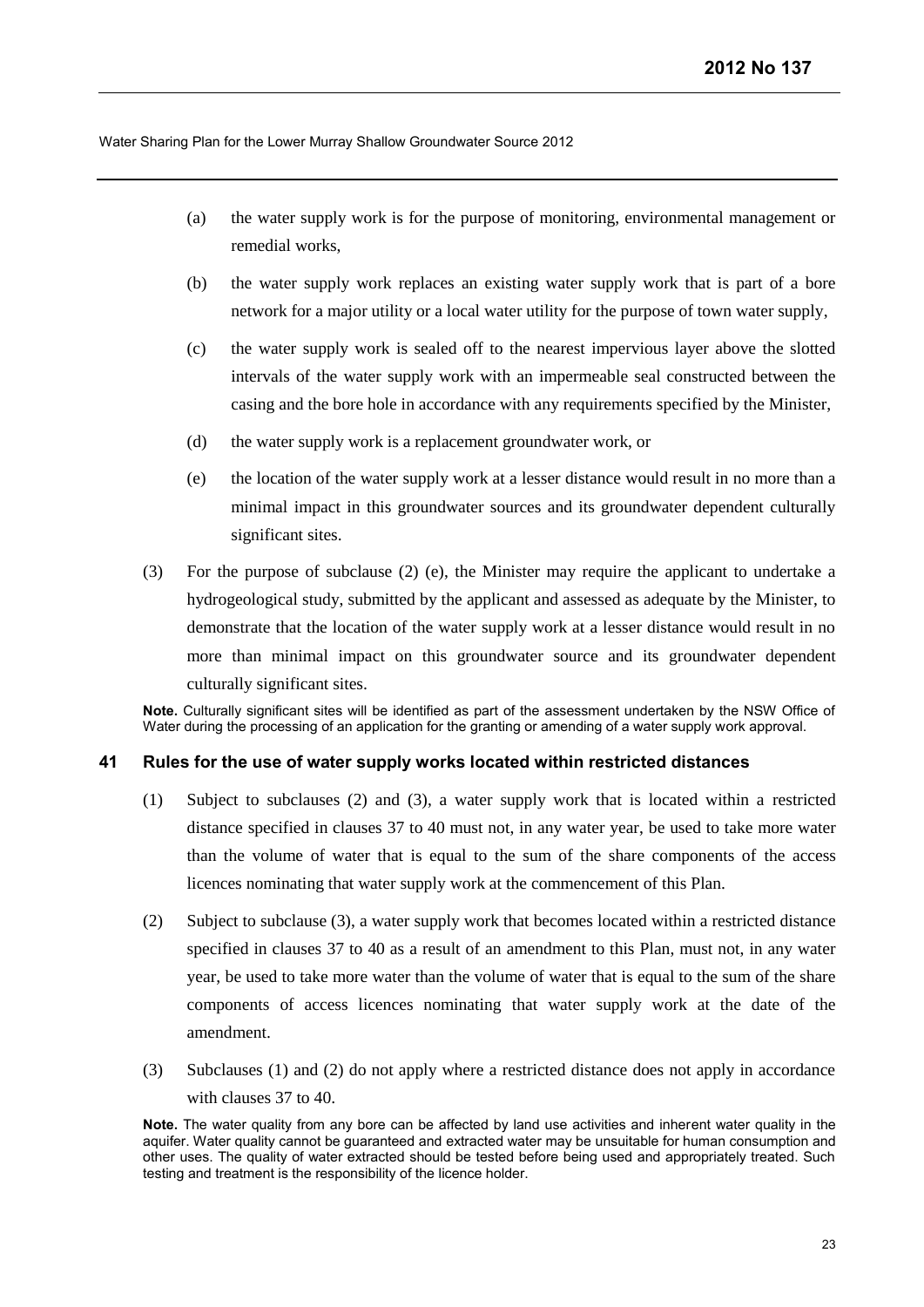## <span id="page-25-0"></span>**Part 10 Access licence dealing rules**

## **42 General**

The access licence dealing rules established in this Part apply to all access licence dealings in this groundwater source.

#### **Notes.**

- 1 Access licence dealings in this groundwater source are subject to the provisions of the Act, the regulations, the access licence dealing principles and the access licence dealing rules established in this Part.
- 2 The access licence dealing principles prevail over the access licence dealing rules in this Plan to the extent of any inconsistency, as provided under section 71Z (3) of the Act.

### **43 Conversion of access licence to new category**

- (1) This clause relates to dealings under section 71O of the Act in this groundwater source.
- (2) Dealings under section 71O of the Act are prohibited.

### **44 Assignment of rights dealings (within groundwater sources)**

- (1) This clause relates to dealings under section 71Q of the Act in this groundwater source.
- (2) Dealings under section 71Q of the Act are prohibited if the dealing involves an assignment of rights from the Lower Murray Shallow (Western) Management Zone in this groundwater source to the Lower Murray Shallow (Eastern) Management Zone in this groundwater source.

## **45 Amendment of extraction component dealings**

- (1) This clause relates to dealings under section 71S of the Act in this groundwater source.
- (2) Dealings under section 71S of the Act are prohibited if the dealing involves an access licence with an extraction component that specifies Lower Murray Shallow (Western) Management Zone in this groundwater source being varied to specify Lower Murray Shallow (Eastern) Management Zone in this groundwater source.

## **46 Assignment of water allocation dealings**

- (1) This clause relates to dealings under section 71T of the Act in this groundwater source.
- (2) Dealings under section 71T of the Act are prohibited if the dealing involves an assignment of water allocation from the Lower Murray Shallow (Western) Management Zone in this groundwater source to the Lower Murray Shallow (Eastern) Management Zone in this groundwater source.

## **47 Interstate transfer of access licences and assignment of water allocation**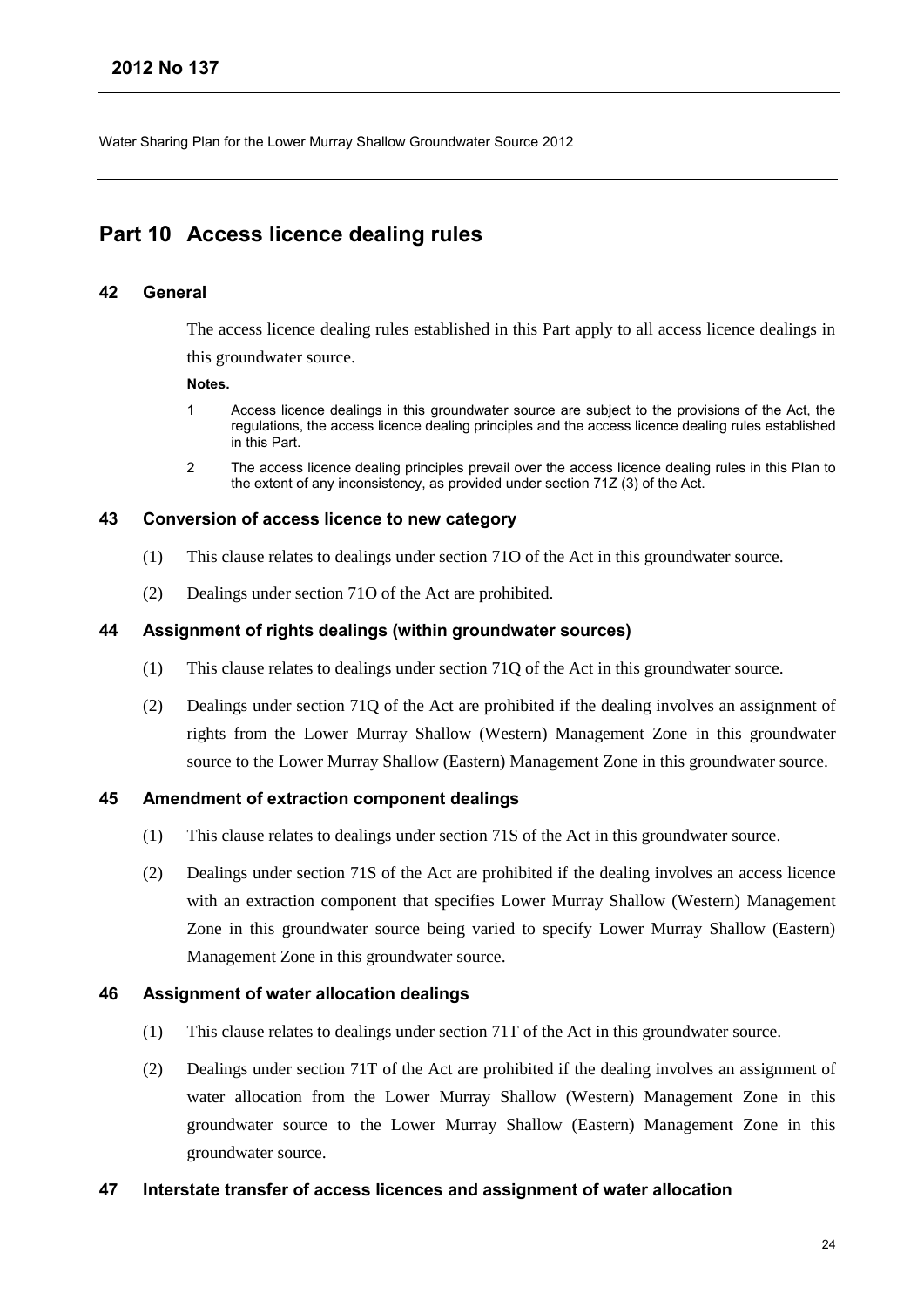- (1) This clause relates to dealings under section 71U or 71V of the Act in this groundwater source.
- (2) Dealings involving the interstate transfer of an access licence to or from this groundwater source may only be permitted where administrative arrangements have been agreed to and implemented by the States.
- (3) Dealings involving the interstate assignment of water allocations to or from access licences in this groundwater source may only be permitted where administrative arrangements have been agreed to and implemented by the States.

## **48 Nomination of water supply works dealings**

- (1) This clause relates to dealings under section 71W of the Act in this groundwater source.
- (2) Dealings under section 71W of the Act are prohibited if the dealing involves an access licence which nominates a water supply work located in the Lower Murray Shallow (Western) Management Zone in this groundwater source being amended to nominate a water supply work located in the Lower Murray Shallow (Eastern) Management Zone in this groundwater source.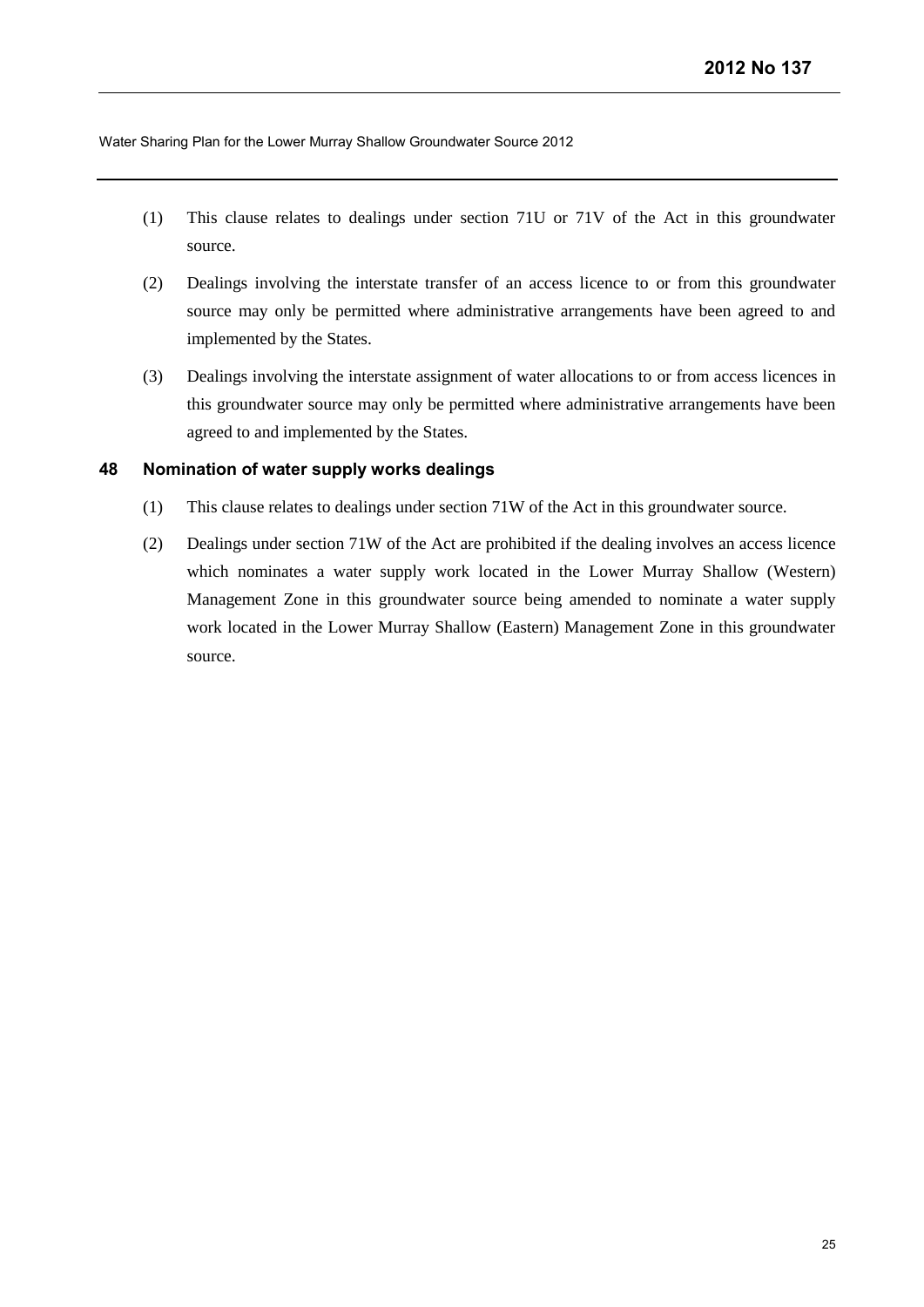## <span id="page-27-0"></span>**Part 11 Mandatory conditions**

## <span id="page-27-1"></span>**Division 1 General**

#### **49 General**

In this Part:

(a) a requirement to notify the Minister in writing is satisfied by making a notification in writing to the address listed in Appendix 3 of this Plan or to the email address for the NSW Office of Water Licensing Enquiries Information Centre,

**Note.** At the commencement of this Plan, the email address for the NSW Office of Water Licensing Enquiries Information Centre is information@water.nsw.gov.au.

(b) a *metered water supply work with a data logger* means a water supply work with a meter and a data logger that complies with the *Australian Technical Specification ATS 4747, Meters for non-urban water supply* as may be updated and replaced from time to time, and

**Note.** The definition of metered water supply work with a data logger does not include all water supply works that are metered or that have a data logger. The water supply work must meet the parameters of this definition for the water supply work to be a metered water supply work with a data logger.

(c) if the holder of a water supply work approval is the same as the holder of the access licence under which water is proposed to be taken, then it is not necessary to maintain two separate Logbooks and all the required information can be kept in one Logbook.

## <span id="page-27-2"></span>**Division 2 Access licences**

**Note.** This Division is made in accordance with sections 17(c), 20 and 66 of the Act.

## **50 General**

- (1) Access licences in this groundwater source must have mandatory conditions where required to give effect to the following:
	- (a) the relevant water allocation account management rules specified in Part 8 of this Plan for the respective category or subcategory of access licence,
	- (b) water must not be taken under an access licence otherwise than in compliance with the conditions applying to the water supply work approval for the water supply work through which water is to be taken,
	- (c) the holder of an access licence must notify the Minister, in writing, immediately upon becoming aware of a breach of any condition of the access licence, and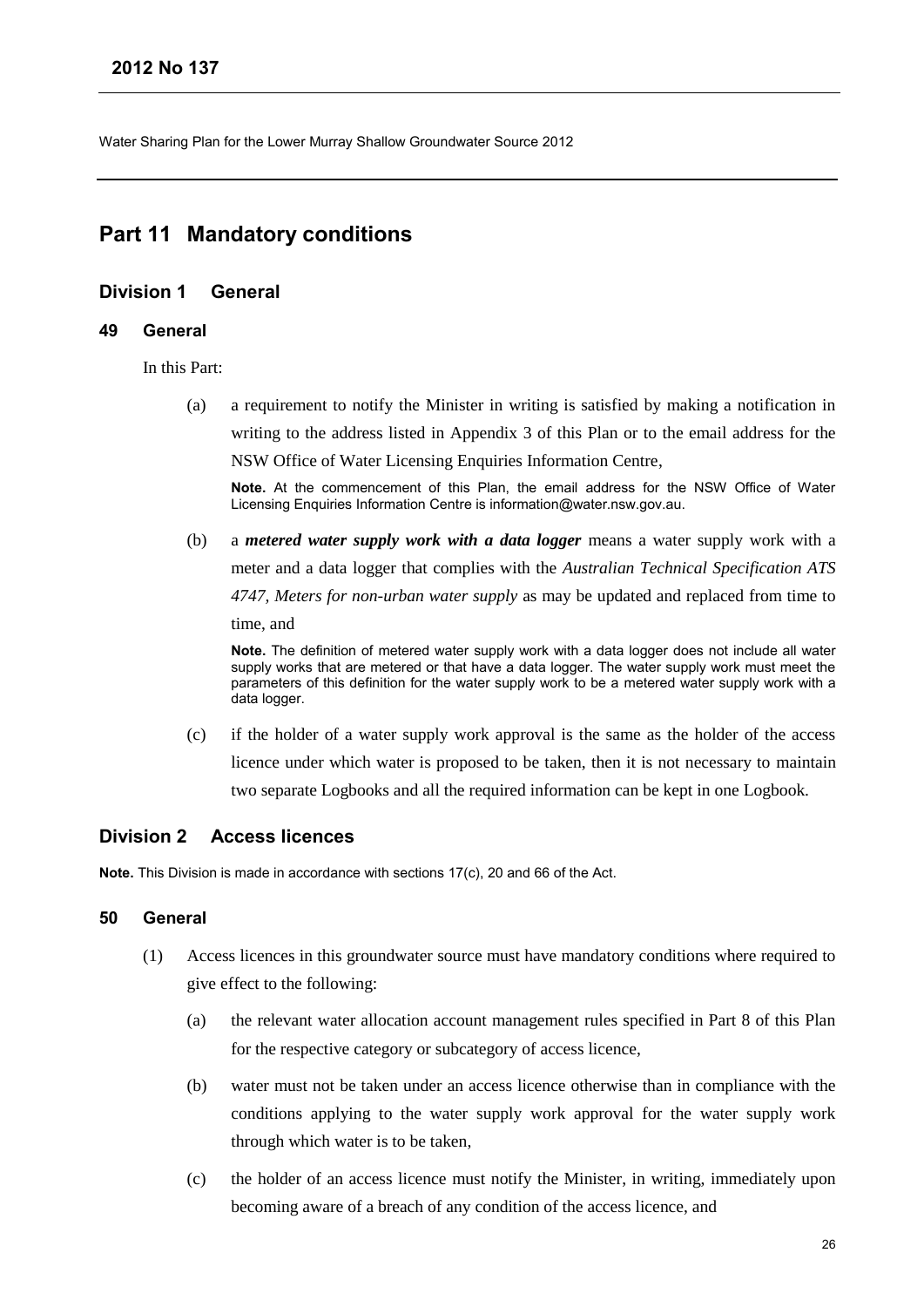- (d) any other condition required to implement the provisions of this Plan.
- (2) Access licences in this groundwater source, excluding access licences that nominate only metered water supply works with a data logger, must have mandatory conditions where required to give effect to the following:
	- (a) the holder of the access licence must keep a Logbook,
	- (b) the holder of the access licence, except the holder of a salinity and water table management access licence, must record the following in the Logbook:
		- (i) each date and period of time during which water was taken under the access licence,
		- (ii) the volume of water taken on that date,
		- (iii) the water supply work approval number of the water supply work used to take the water on that date,
		- (iv) the purpose or purposes for which the water was taken on that date,
		- (v) for all domestic and stock access licences and local water utility access licences, the volume of water taken in each water year, by comparison to the maximum volume of water permitted to be taken in that water year under clause 34 (1),
		- (vi) for aquifer access licences in this groundwater source, the volume of water taken in each water year, by comparison to the maximum volume of water permitted to be taken in that water year under clause 34 (3), and
		- (vii) any other information required to be recorded in the Logbook under the rules of this Plan,
	- (c) the holder of a salinity or water table management access licence, must record the following in the Logbook:
		- (i) the dates and periods of time during which water was taken under the access licence for the previous monthly accounting period,
		- (ii) the volume of water taken for the previous monthly accounting period,
		- (iii) the volume of water taken in each water year, by comparison to the maximum volume of water permitted to be taken in that water year under clause 34 (1),
		- (iv) the water supply work approval number for the water supply work used to take water during the previous monthly accounting period, and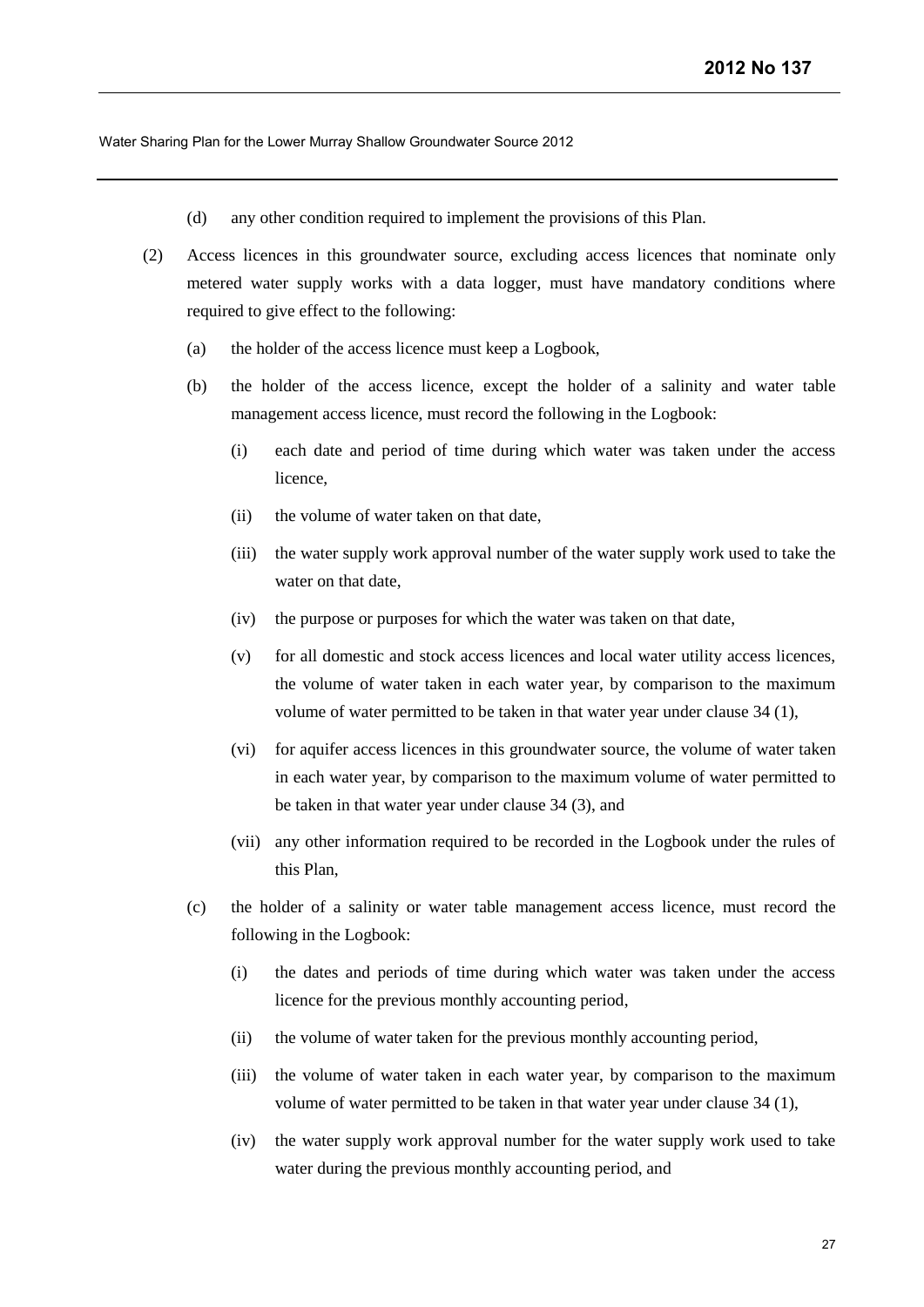- (v) any other information required to be recorded in the Logbook under the rules of this Plan,
- (d) the holder of the access licence must produce the Logbook to the Minister for inspection when requested, and
- (e) the holder of the access licence must retain the information required to be recorded in the Logbook for five years from the date to which that information relates.
- (3) When directed by the Minister by notice in writing, the holder of an access licence that nominates only a metered water supply work with a data logger must keep a Logbook in accordance with any requirements from subclause (2) that are specified in the notice.
- (4) All access licences of the subcategory "Aboriginal cultural" must have a mandatory condition that specifies that water must only be taken under the access licence by Aboriginal persons or Aboriginal communities for personal, domestic or communal purposes, including drinking, food preparation, washing, manufacturing traditional artefacts, watering domestic gardens, cultural teaching, hunting, fishing, gathering and for recreational, cultural and ceremonial purposes.
- (5) An access licence for a project under Part 4 for State Significant Development or Part 3A or State Significant Infrastructure under Part 5.1 of the *Environmental Planning and Assessment Act 1979* must have mandatory conditions where required to give effect to the rules for the use of water supply works located within restricted distances specified in clause 41.

## <span id="page-29-0"></span>**Division 3 Water supply work approvals**

**Note.** This Division is made in accordance with sections 17 (c) and 100 of the Act.

## **51 General**

- (1) Water supply work approvals for water supply works in this groundwater source must have mandatory conditions where required to give effect to the following:
	- (a) when directed by the Minister by notice in writing, the approval holder must have metering equipment installed that meets the following requirements:
		- (i) the metering equipment must accurately measure and record the flow of all water taken through the water supply work,
		- (ii) the metering equipment must comply with the *Australian Technical Specification ATS 4747, Meters for non-urban water supply* as may be updated or replaced from time to time,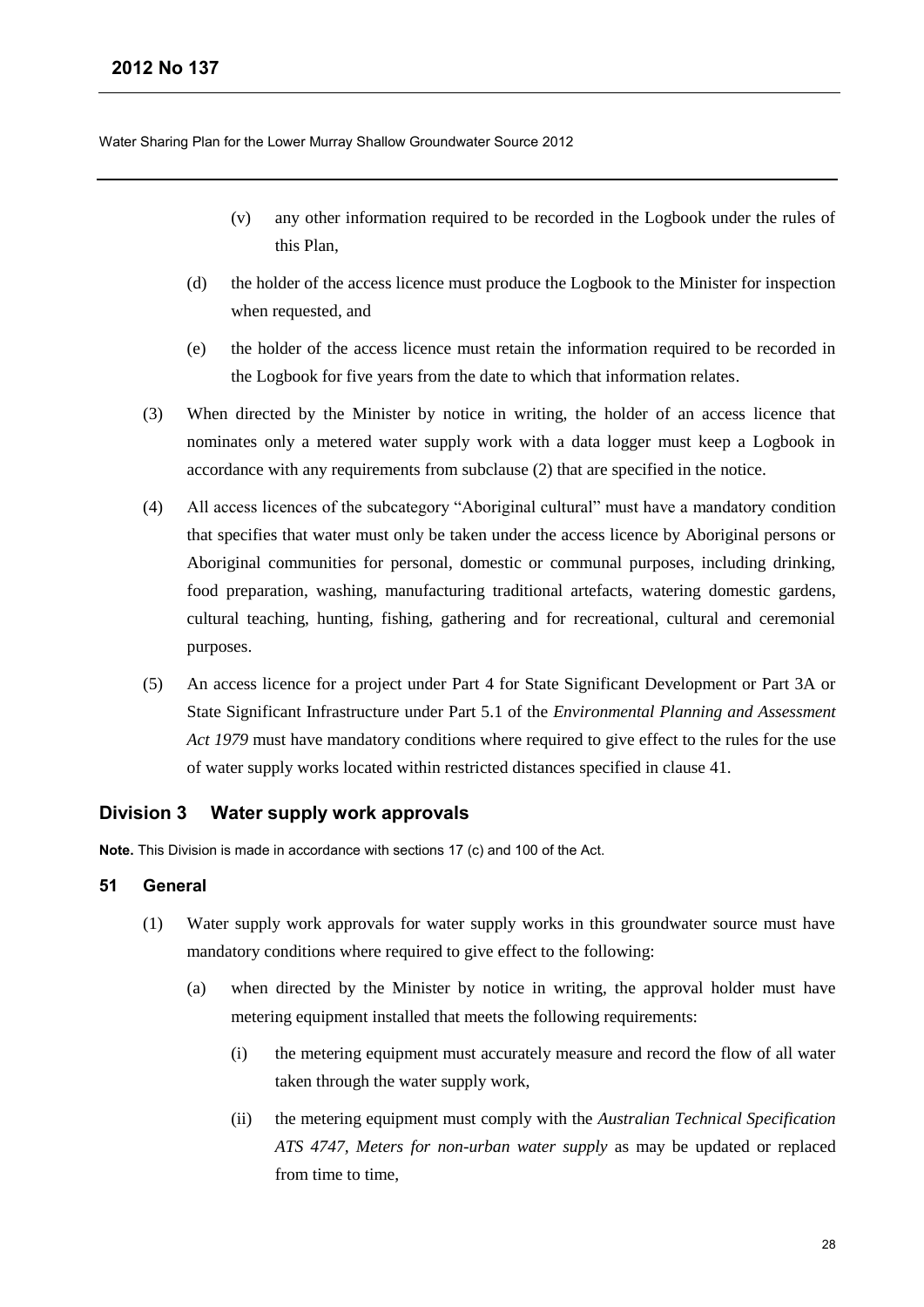- (iii) the metering equipment must be operated and maintained in a proper and efficient manner at all times,
- (iv) the metering equipment must be sited and installed at a place in the pipe, channel or conduit between the groundwater source and the first discharge outlet. There must be no flow of water into or out of the pipe, channel or conduit between the groundwater source and the metering equipment, and
- (v) any other requirements as to type, standard or other criteria for the metering equipment specified in the notice, **Note.** The Minister may direct a landholder or persons to install, replace or to properly
- (b) the rules for limiting the taking of water within the distance restrictions as specified in clause 41,

maintain metering equipment under section 326 of the Act.

- (c) the construction of a new water supply work must:
	- (i) comply with the distance restrictions specified in, or specified by the Minster in accordance with clauses 37 to 40,
	- (ii) comply with the construction standards for that type of bore prescribed in the *Minimum Construction Requirements for Water Bores in Australia*, 2003, ISBN 1 9209 2009 9, as may be amended or replaced from time to time, and
	- (iii) be constructed appropriately so as to prevent contamination between aquifers,
- (d) the approval holder must ensure that if the water supply work is abandoned or replaced, it is decommissioned in compliance with the "minimum requirements for decommissioning bores" prescribed in the *Minimum Construction Requirements for Water Bores in Australia*, 2003, ISBN 1 9209 2009 9, as amended or replaced from time to time, unless otherwise directed by the Minster in writing,
- (e) within two months of the decommissioning of the water supply work, the approval holder must notify the Minister in writing that the water supply work has been decommissioned,
- (f) the approval holder must, within two months of completion of the construction of the water supply work, or within two months after the issue of the water supply work approval if the water supply work is existing, submit to the NSW Office of Water in a form approved by the Minister, the details of the water supply work,
- (g) if, during the construction of the water supply work, saline or contaminated water is encountered above the production aquifer, the approval holder must: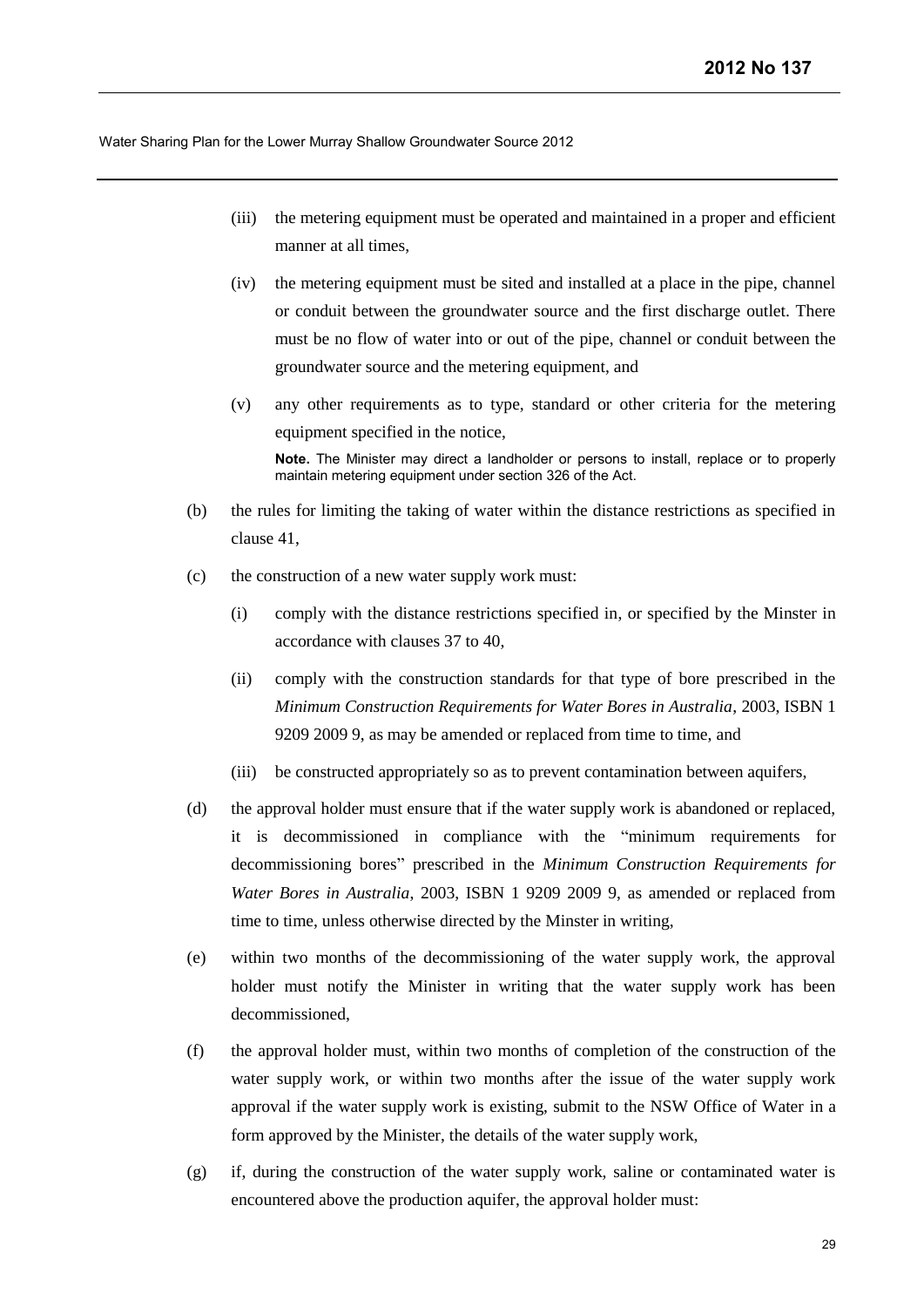- (i) notify the Minister in writing within 48 hours of becoming aware of the contaminated water,
- (ii) take all reasonable steps to minimise contamination and environmental harm,
- (iii) ensure that such water is sealed off by inserting casing to a depth sufficient to exclude the saline or contaminated water from the water supply work, and, if specified by the Minister, place an impermeable seal between the casing(s) and the walls of the water supply work from the bottom of the casing to ground level, as specified by the Minister,
- (iv) if the Minister has specified any other requirements, comply with any requirements specified by the Minister in writing, and
- (v) the above requirements do not apply where the water supply work is being constructed for the purpose of taking saline water through a salinity and water table management access licence and the only contaminated water encountered is saline water,
- (h) when directed by the Minister by notice in writing, the approval holder must provide a report in the form specified in the notice detailing the quality of water obtained using the water supply work,
- (i) the water supply work approval will lapse if the construction of the water supply work is not completed within three years of the issue of the water supply work approval, and
- (j) any other conditions required to implement the provisions of this Plan.
- (2) Water supply work approvals for water supply works in this groundwater source, except for a water supply work that is a metered water supply work with a data logger or a water supply work that nominates a salinity and water table management access licence, must have mandatory conditions where required to give effect to the following:
	- (a) the holder of a water supply work approval must keep a Logbook,
	- (b) the holder of a water supply work approval must record the following in the Logbook:
		- (i) each date and period of time during which water was taken using the water supply work,
		- (ii) the volume of water taken on that date,
		- (iii) the access licence number of the access licence under which water was taken on that date, or, if the water was taken under some other authority (such as basic landholder rights), the authority under which water was taken,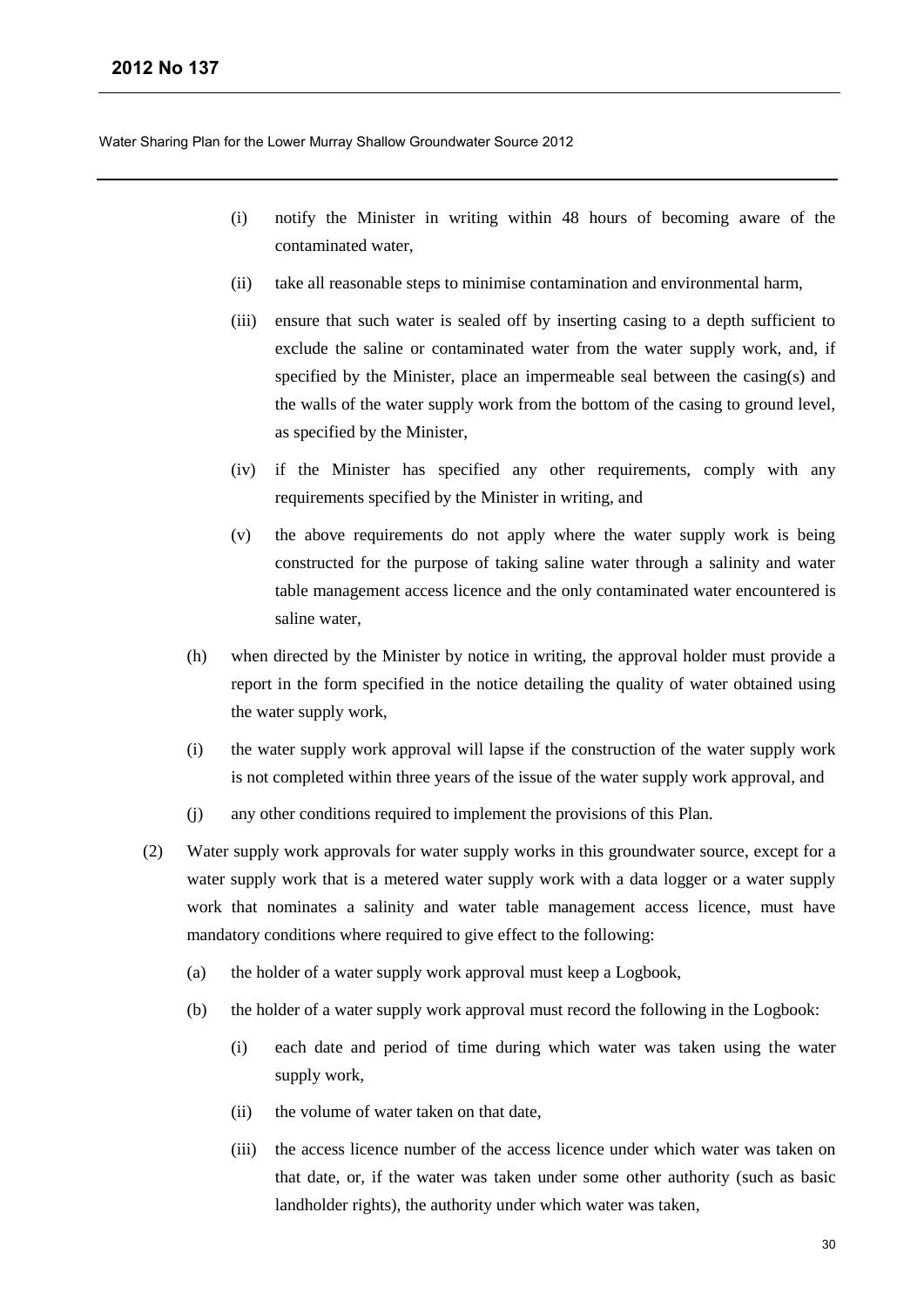- (iv) the purpose or purposes for which the water was taken on that date,
- (v) details of any cropping carried out using the water taken through the water supply work including the type of crop, area cropped and dates of planting and harvesting,
- (vi) where metering equipment has been installed for use in connection with the water supply work, the meter reading before water is taken,
- (vii) where metering equipment has not been installed for use in connection with a water supply work, details of all pumping activities for the water supply work including pump running hours, pump power usage or pump fuel usage, and pump capacity per unit of time, and
- (viii) any other information required to be recorded in the Logbook under the rules of this Plan,
- (c) the holder of the water supply work approval must produce the Logbook to the Minister for inspection, when requested, and
- (d) the holder of a water supply work approval must retain the information required to be recorded in the Logbook for five years from the date to which that information relates.
- (3) Water supply work approvals for water supply works which are nominated by a salinity or water table management access licence in this groundwater source, except for a water supply work that is a metered water supply work with a data logger, must have mandatory conditions where required to give effect to the following:
	- (a) the holder of a water supply work approval must keep a Logbook,
	- (b) the holder of a water supply work approval must record the following in the Logbook:
		- (i) the dates and periods of time during which water was taken under the access licence for the previous monthly accounting period,
		- (ii) the volume of water taken for the previous monthly accounting period,
		- (iii) the access licence number of the access licence under which water was taken on that date, or, if water was taken under some other authority (such as basic landholder rights), the authority under which water was taken,
		- (iv) where metering equipment has been installed for use in connection with the water supply work, the meter reading before water is taken,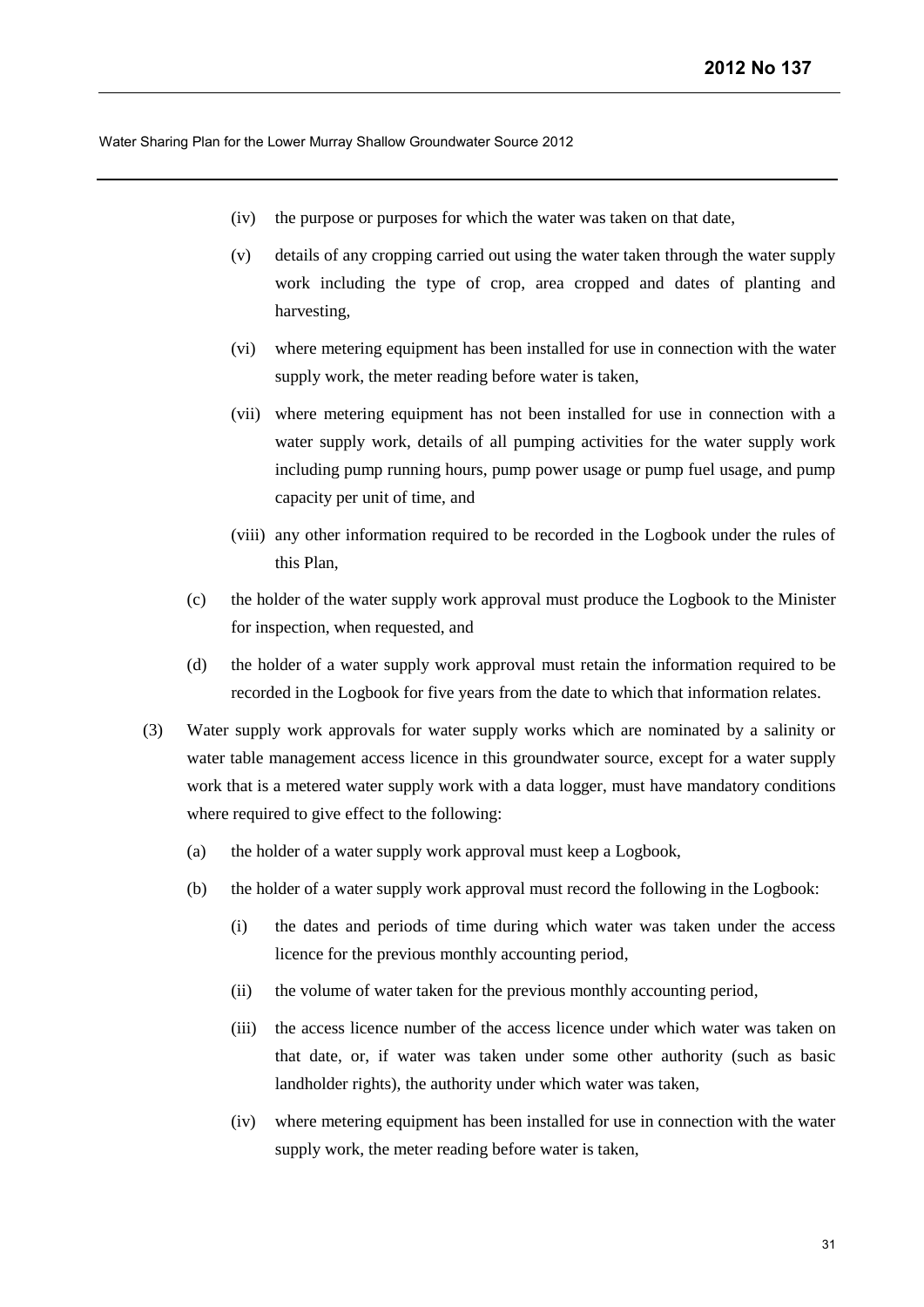- (v) where metering equipment has not been installed for use in connection with the water supply work, details of all pumping activities for the water supply work including pump running hours, pump power usage or pump fuel usage, and pump capacity per unit of time, and
- (vi) any other information required to be recorded in the Logbook under the rules of this Plan,
- (c) the holder of the water supply work approval must produce the Logbook to the Minister for inspection, when requested, and
- (d) the holder of a water supply work approval must retain the information required to be recorded in the Logbook for five years from the date to which that information relates.
- (4) A water supply work approval for a replacement groundwater work must have mandatory conditions to give effect to the requirements for a replacement groundwater work specified in or specified by the Minister in accordance with clause 36.
- (5) A water supply work approval granted under circumstances where clause 37 (2) (d) applies must have a mandatory condition to give effect to clause 37 (4).

**Note.** Part 12 allows for the amendment of this clause.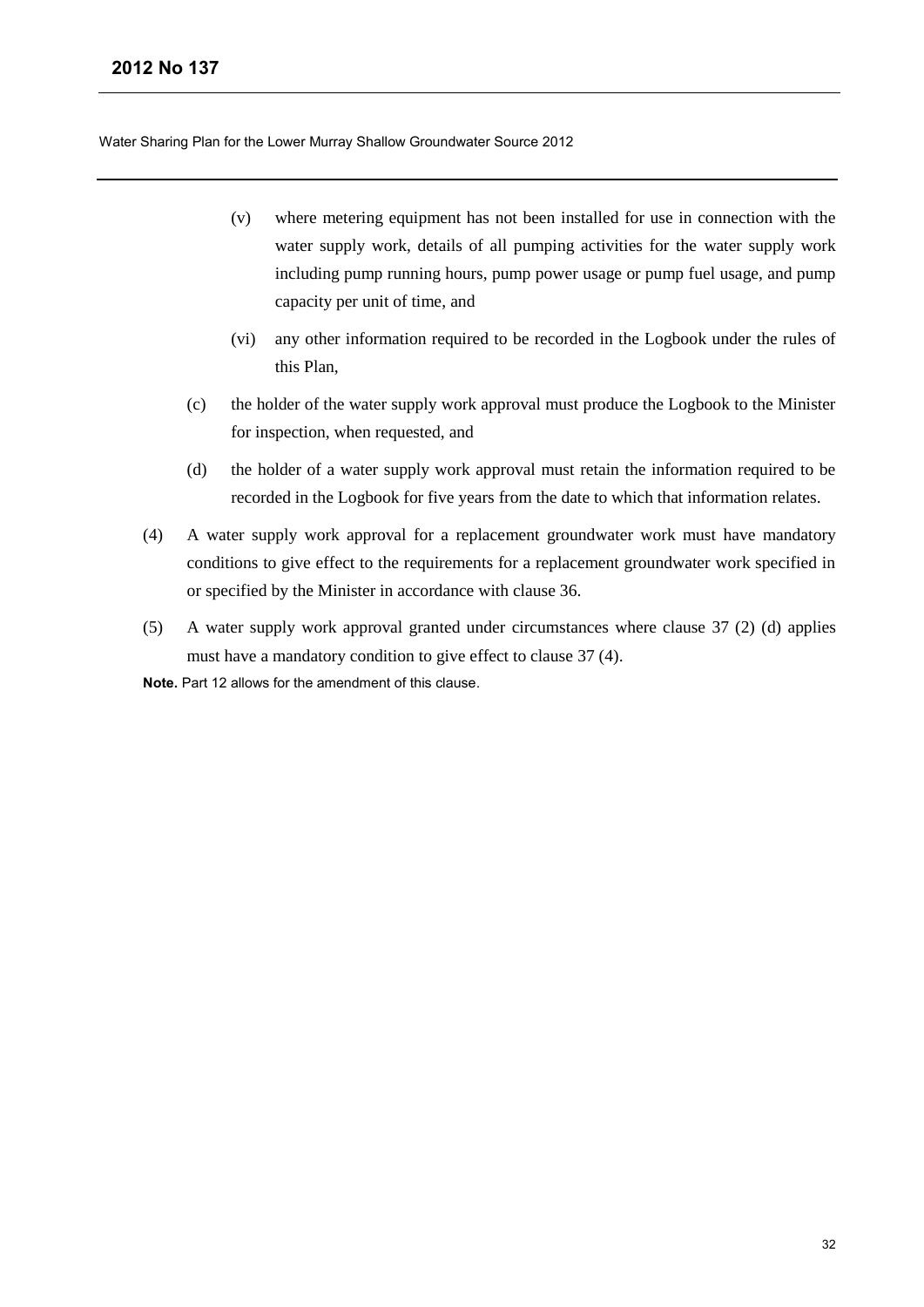## <span id="page-34-0"></span>**Part 12 Amendment of this Plan**

## **52 General**

- (1) Amendments specified throughout this Plan and in this Part are amendments authorised by this Plan.
- (2) Amendments authorised by this Plan are taken to include any consequential amendments required to be made to this Plan to give effect to that particular amendment. **Note.** For example, if Part 1 is amended to add a new management zone, this may require amendment to other parts of the Plan to include rules for that management zone.
- (3) An amendment authorised by this Plan which results in a variation of the bulk access regime is an amendment authorised by this Plan for the purpose of sections 87 (2) (c) and 87AA of the Act.

## **53 Part 1**

Part 1 may be amended to:

- (a) apply this Plan to new or additional groundwater sources or water management areas (including part thereof) or to modify (including to amend the boundaries) or remove an existing groundwater source or water management area (including part thereof) included in this Plan,
- (b) add, remove or modify a management zone, including the groundwater sources to which a management zone applies and the boundaries of such a zone, and
- (c) amend the Registered Map.

## **54 Part 4**

Part 4 may be amended to vary the amount of recharge reserved as planned environmental water as a result of recharge studies undertaken or assessed as adequate by the Minister.

## **55 Part 6**

Part 6 may be amended to modify the long-term average annual extraction limit as a result of recharge studies undertaken or assessed as adequate by the Minister.

## **56 Part 8**

Part 8 may be amended to provide access rules for access licences in this groundwater source.

## **57 Part 9**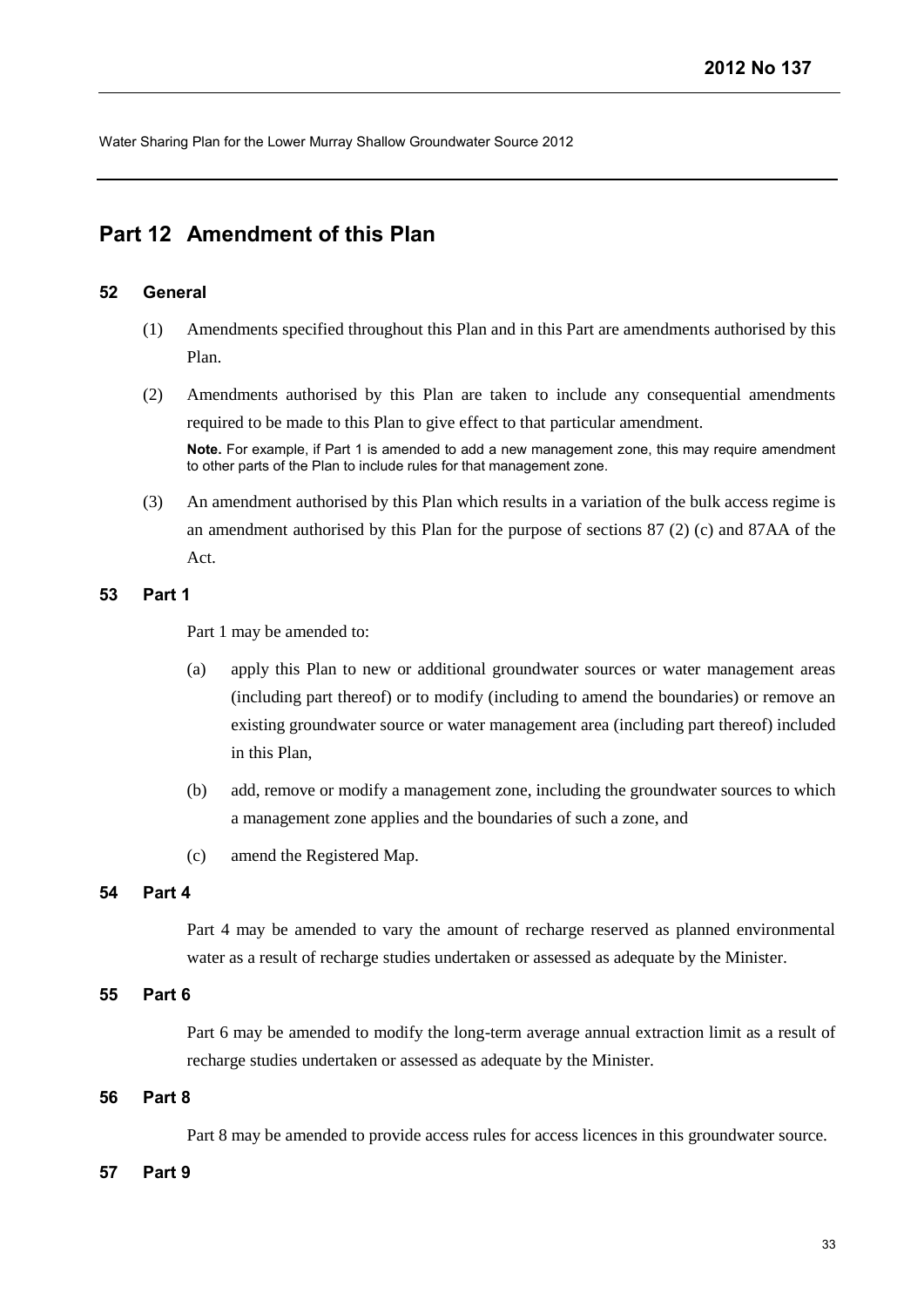Part 9 may be amended to do any of the following:

- (a) amend the definition of a replacement groundwater work in clause 36,
- (b) add, remove or modify a restricted distance specified in:
	- (i) clause 37 after year 4 of this Plan, or
	- (ii) clause 39 based on the outcomes of further studies of groundwater ecosystem dependency that have been assessed as adequate by the Minister, or
- (c) amend clause 41 to impose further restrictions on the rate and timing of extraction of water to mitigate impacts.

### **58 Part 11**

Part 11 may be amended to do any of the following:

- (a) amend the rules in relation to record keeping including amendments in relation to requirements for Logbooks, or
- (b) amend clause 51 to specify different standards for decommissioning water supply works or construction requirements for water supply works.

## **59 Schedules**

- (1) Schedule 1 may be amended to add, modify and/or remove a definition.
- (2) Schedule 2 may be amended to add or remove a contamination source.
- (3) Schedule 3 may be amended to:
	- (a) add or remove a sensitive environmental area, or
	- (b) add or remove a high priority groundwater dependent ecosystem or a high priority karst environment groundwater dependent ecosystem.

### **60 Other**

- (1) This Plan may be amended to provide for the following:
	- (a) managed aquifer recharge, or

**Note.** Managed aquifer recharge schemes involve taking water such as recycled water or urban stormwater, treating it and then storing it in underground aquifers under controlled conditions. This water can then be extracted at a later time.

(b) the interception of water before it reaches a stream or aquifer by plantations or other means.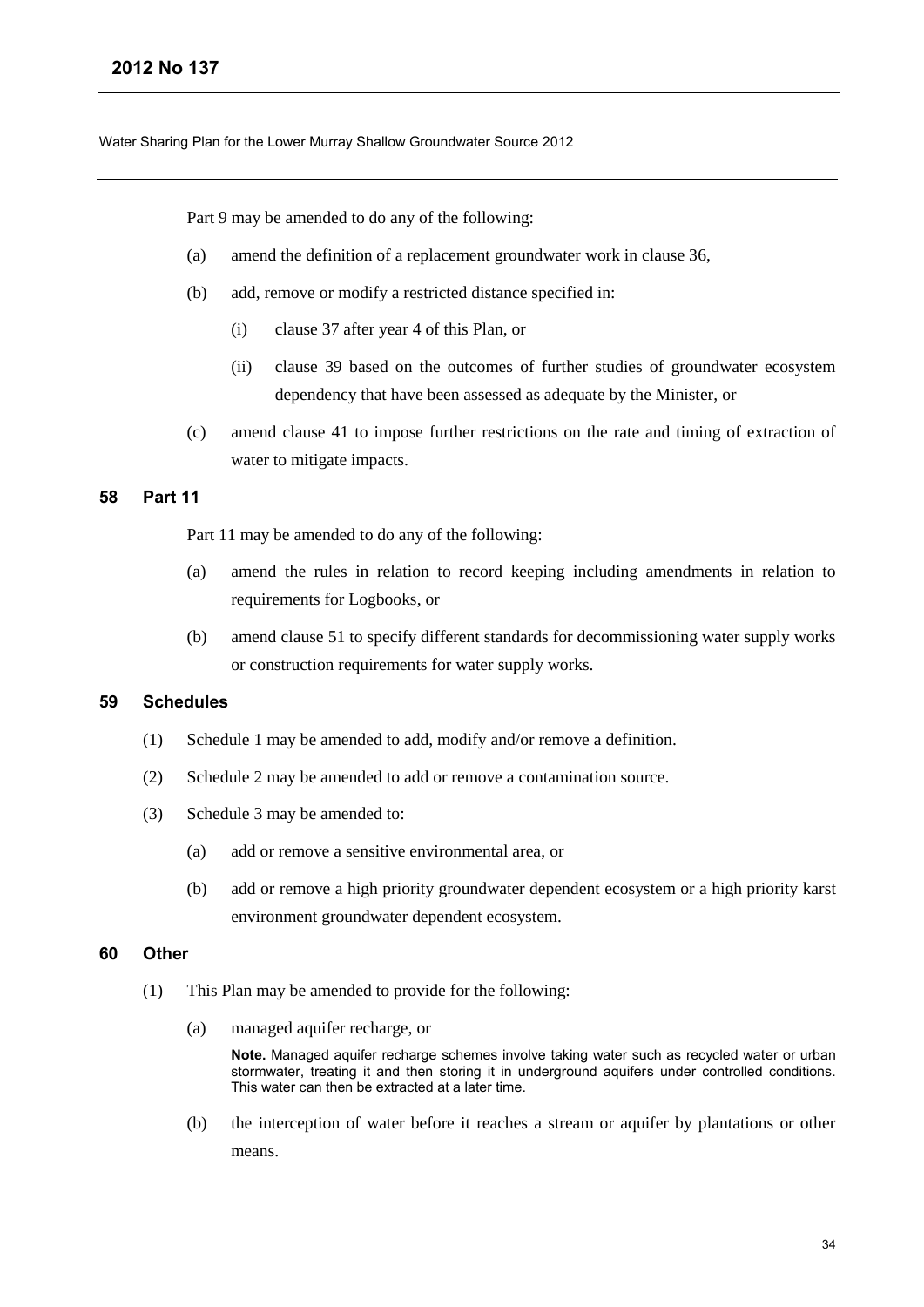- (2) This Plan may be amended to allow for the granting of aquifer interference approvals and the management of aquifer interference activities.
- (3) This Plan may be amended following the granting of a native title claim pursuant to the provisions of the *Native Title Act 1993* (Cth) to give effect to an entitlement granted under that claim.
- (4) Consequential amendments may be made to this Plan as a result of an amendment to the Act or Regulations.
- (5) This Plan may be amended after year five to provide rules for the protection of water dependent Aboriginal cultural assets including:
	- (a) identifying water dependent Aboriginal cultural assets in a schedule,
	- (b) amending the access rules to protect water dependent Aboriginal cultural assets,
	- (c) restricting the granting and amendment of water supply works to protect water dependent Aboriginal cultural assets, and/or
	- (d) amending trading rules to protect water dependent Aboriginal cultural assets.
- (6) Any amendment under subclause (5) will take into account the socio-economic impacts of the proposed change and the environmental water requirements of the water source
- (7) Before making an amendment pursuant to subclause (5) the Minister should consult with relevant Government agencies and stakeholders.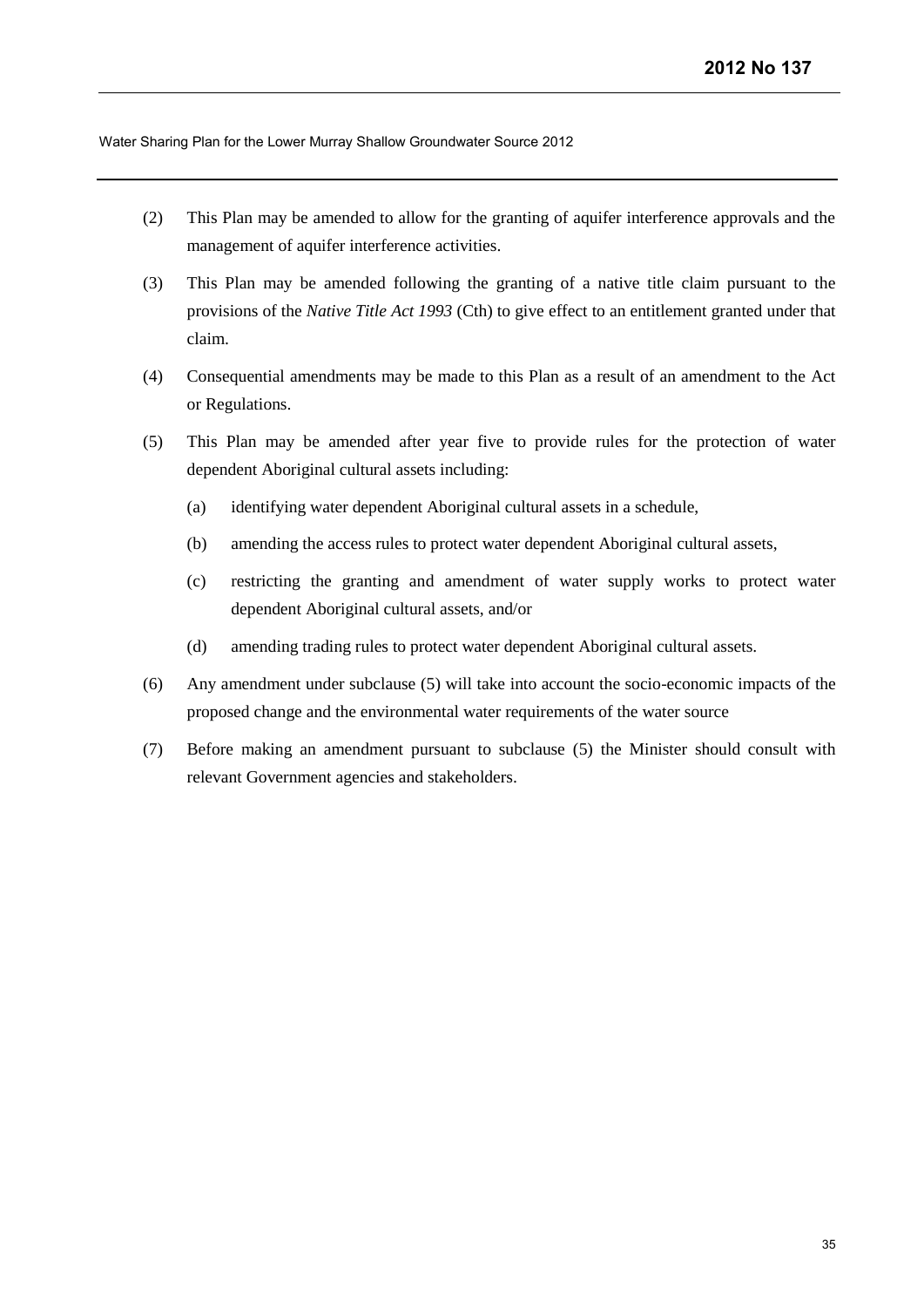## <span id="page-37-0"></span>**Schedule 1 Dictionary**

*Aboriginal person* has the same meaning as under section 4 of the *Aboriginal Land Rights Act 1983.*

*alluvial sediments* means unconsolidated fluvio-lacustrine sediments.

*drawdown* means a lowering of the level to which water will rise in cased bores. Natural drawdown may occur due to seasonal climatic changes. Groundwater pumping may also result in seasonal and long-term drawdown.

*groundwater dependent ecosystems* includes ecosystems which have their species composition and natural ecological processes wholly or partially determined by groundwater.

*irrigation channel* means a channel owned or managed by a rural water service provider.

*management zone* is an area within a water source in which rules particular to that management zone will apply, for example, rules for granting water supply work approvals or restrictions on dealings.

*Logbook*, in relation to an access licence or water supply works approval, means a written record, kept in hard copy or electronic form, which accurately records all information required to be kept in relation to the access licence or water supply work approval under the rules of this Plan.

*monitoring bore* means a bore constructed for the purpose of measuring water levels and/or taking samples for water quality analysis.

*recharge* means the addition of water, usually by natural infiltration, to an aquifer.

*Registered Map* for this groundwater source has the same meaning as in clause 4 (2) of this Plan.

*replacement groundwater work* has the same meaning as in clause 36 (2) of this Plan.

*Water Act 1912 entitlement* has the same meaning as an entitlement has in clause 2 of Schedule 10 to the Act.

*water year* means a year commencing 1 July.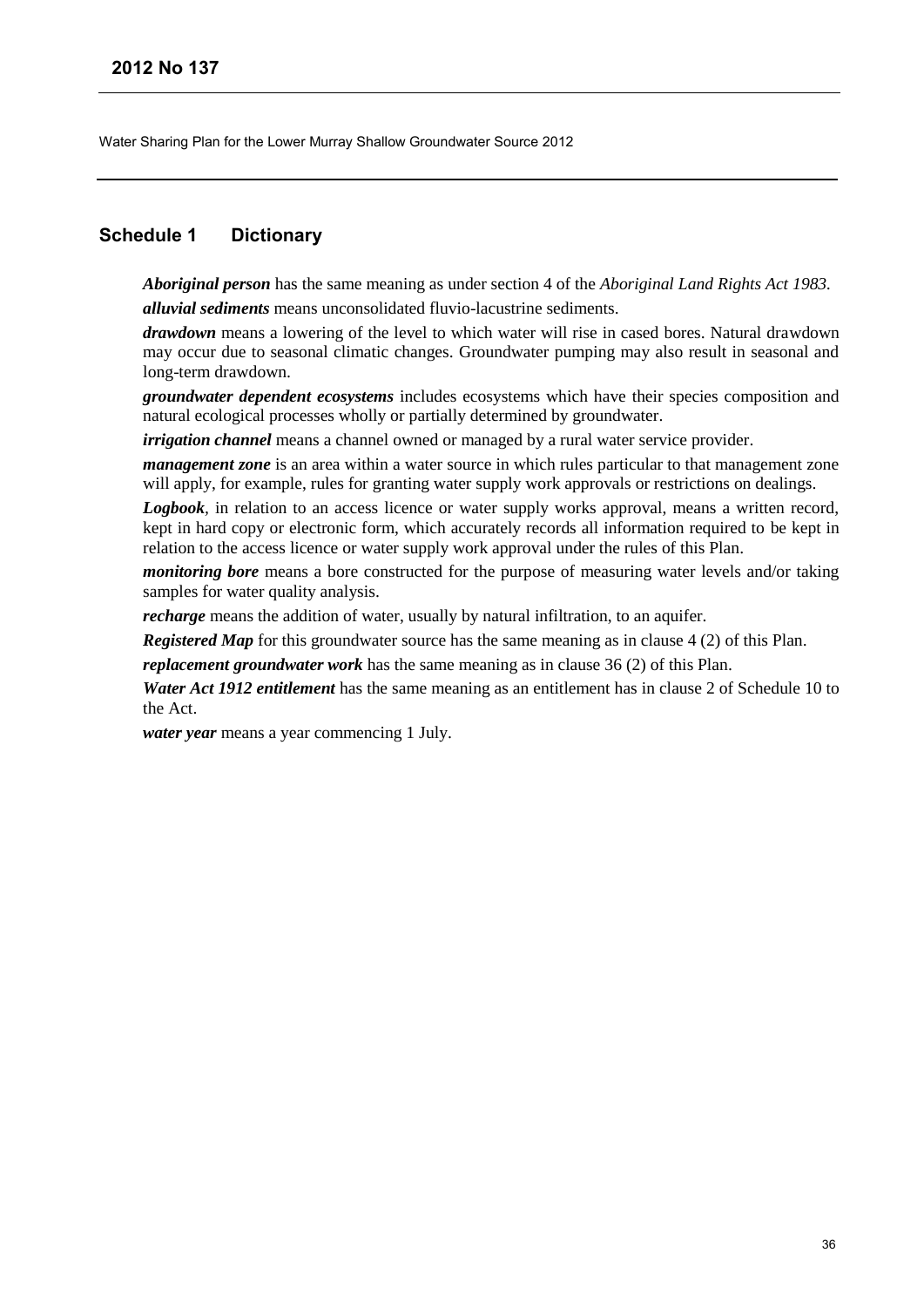## <span id="page-38-0"></span>**Schedule 2 Contamination sources in this groundwater source**

Contamination sources in this groundwater source comprise the following:

- (a) on site sewage disposal systems or septic tanks,
- (b) any sites which have been declared to be significantly contaminated land under the *Contaminated Land Management Act 1997*,
- (c) any sites that are or have been the subject of an activity listed in Table 1 of the contaminated land planning guidelines as published under the *Environmental Planning and Assessment Act 1979* from time to time, and
- (d) any sites listed in an agency database relating to contamination sources.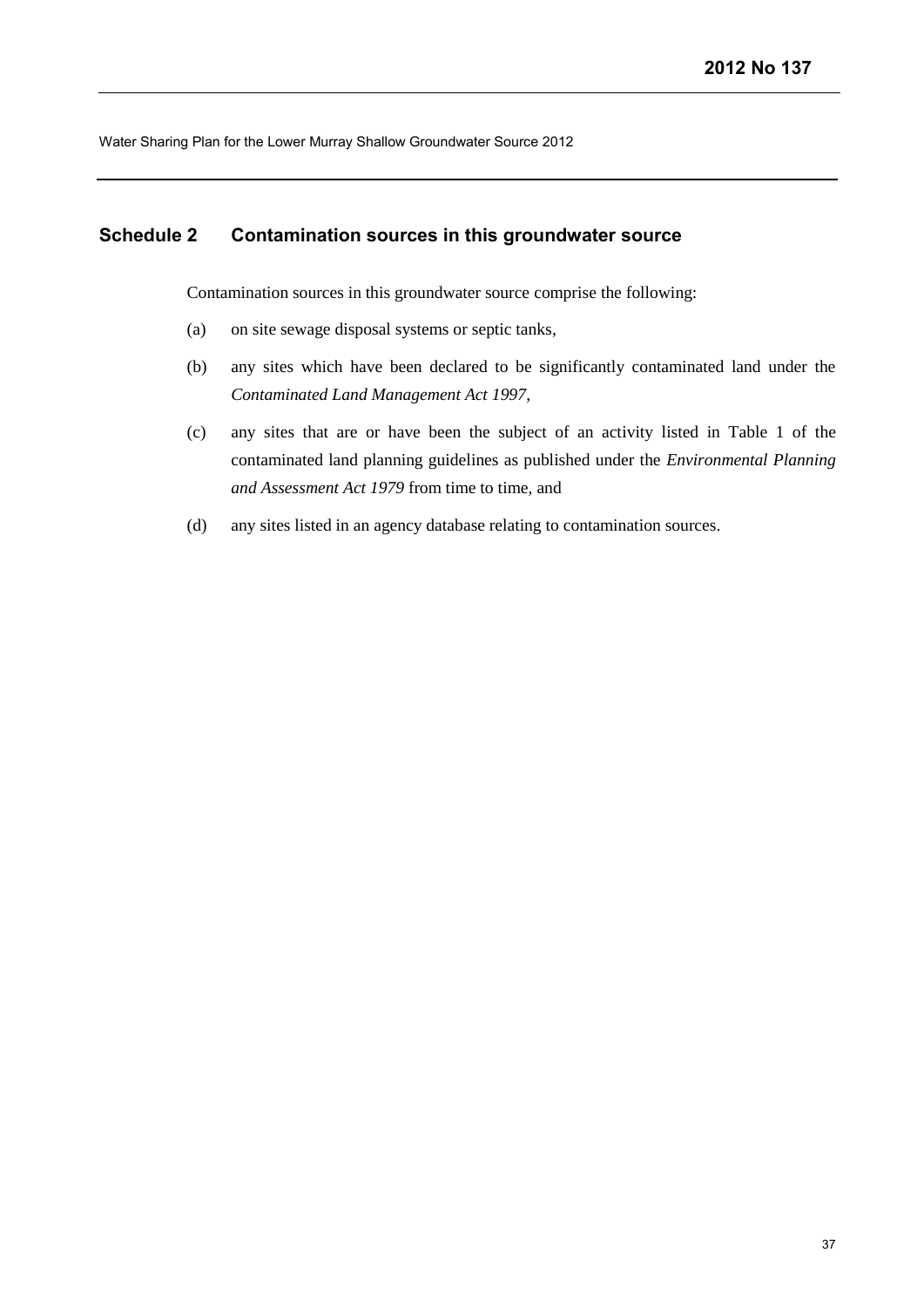## <span id="page-39-0"></span>**Schedule 3 High priority groundwater dependent ecosystems**

At the commencement of this Plan, no high priority groundwater dependent ecosystems have been

identified in this Schedule.

**Note.** High priority groundwater dependent ecosystems (hereafter *GDEs*) are currently under investigation and some of these may be identified during the term of this Plan. The full list of potential GDEs will be identified on the NSW Office of Water GDE Register and as a precautionary approach, will be considered by staff in the assessment of any application for a water supply work approval within the area of the Plan. If verified as high priority GDEs, the Schedule will be amended to include further GDEs.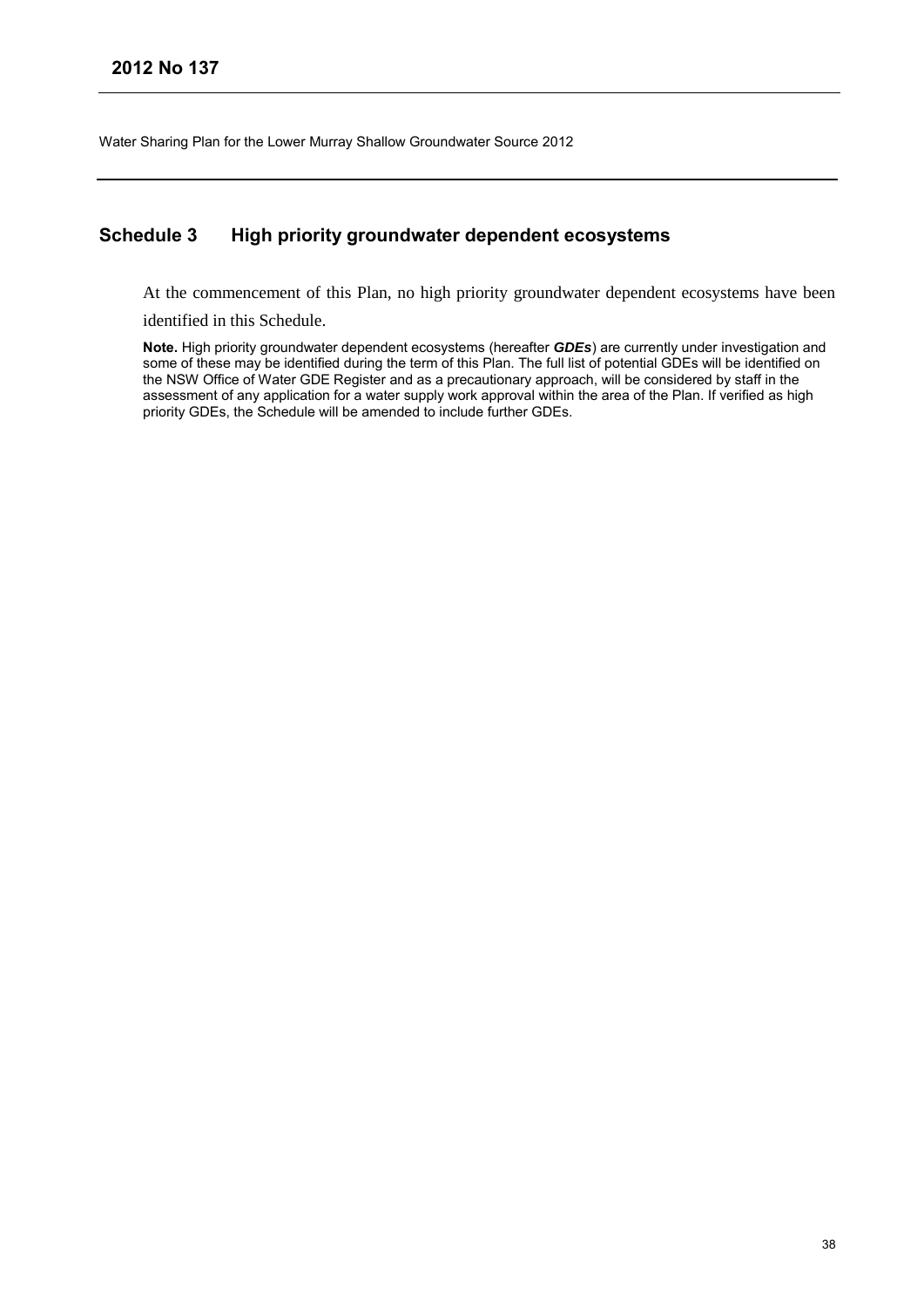## <span id="page-40-0"></span>**Appendix 1 Overview of the Registered Map**

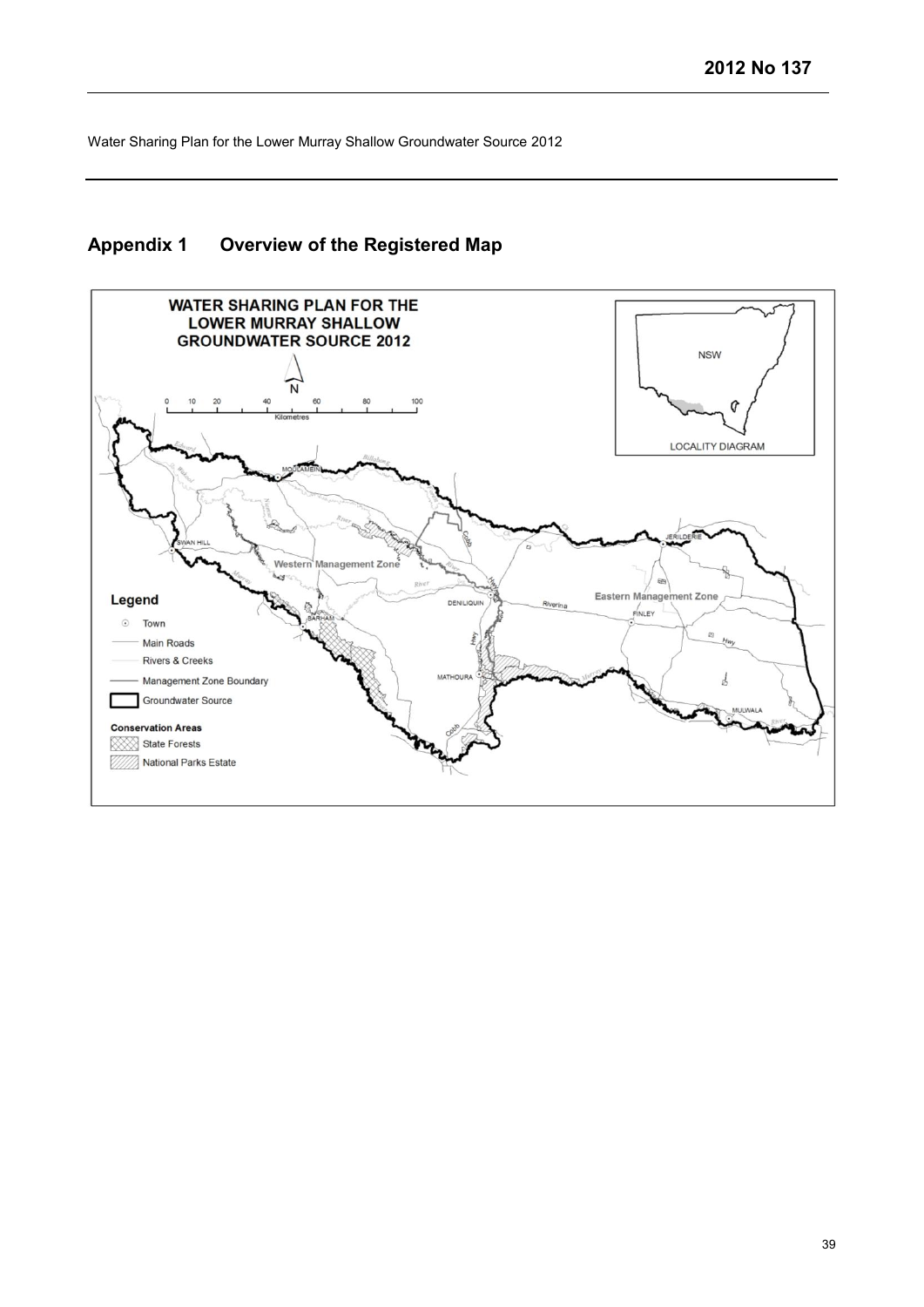## <span id="page-41-0"></span>**Appendix 2 Inspection of Registered Map**

Copies of the Registered Map may be inspected at the following offices:

NSW Office of Water Department of Trade and Investment, Regional Infrastructure and Services 10 Valentine Ave PARRAMATTA NSW 2150

NSW Office of Water Department of Trade and Investment, Regional Infrastructure and Services 512 Dean Street ALBURY NSW 2640

NSW Office of Water Department of Trade and Investment, Regional Infrastructure and Services 8-20 Edwardes Street DENILIQUIN NSW 2710